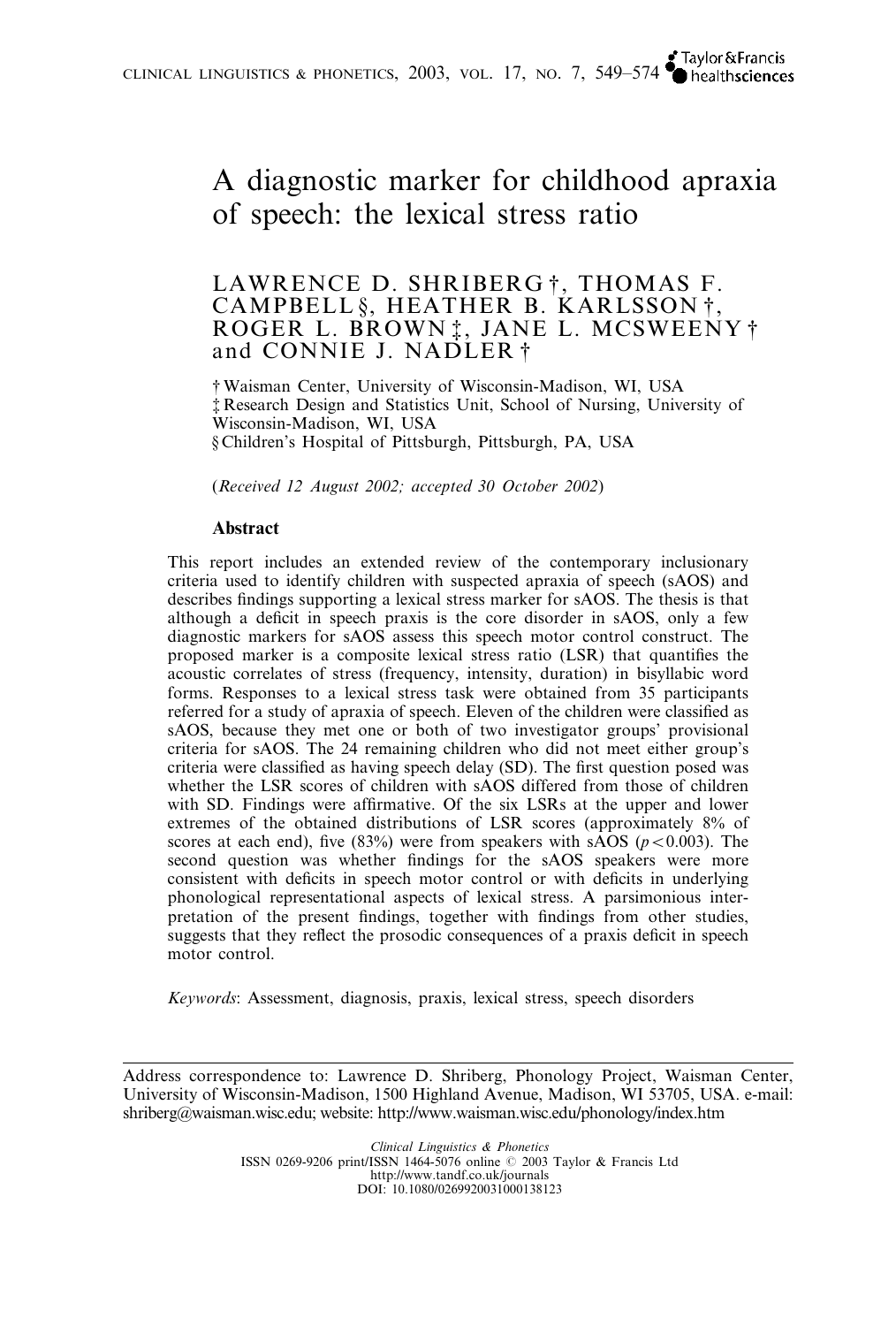# **Introduction**

The goal of the present and a companion study (Shriberg, Green, Campbell, McSweeny and Scheer, 2003) is to identify diagnostic markers for children whose significant speech disorders are due to a deficit in speech praxis. The following extended overviews provide the empirical background and methodological rationales for the study to be reported. To accommodate nosological needs reviewed elsewhere (Shriberg, Aram and Kwiatkowski, 1997a; Odell and Shriberg, 2001), four terms will be used as follows: (a) apraxia of speech refers to the construct of a speech disorder due to impaired praxis; (b) the capitalized and abbreviated term Apraxia of Speech (AOS) refers to the acquired form in adults or children; (c) the capitalized and abbreviated term Childhood Apraxia of Speech  $(CAS)$  is reserved for children considered true positives for a developmental form of apraxia of speech; and (d) the capitalized and abbreviated term suspected Apraxia of Speech (sAOS) is used for children whose speech and prosody-voice error patterns, performance on non-speech tasks and/or case histories are consistent with apraxia of speech. No conceptual or clinical distinctions are intended by use of the term *apraxia* rather than *dyspraxia* in these four classifications.

# Research overview

# Behavioural studies

A review of English language journals indicates that over 75 case study reports and case-control studies of children with sAOS have been published in the past approximately 50 years. Secondary sources that provide reviews of this literature over the past three decades include Morley (1972), Yoss and Darley (1974), Guyette and Diedrich (1981), Thompson (1988), Stackhouse (1992), Crary (1993), Hall, Jordan and Robin (1993), Velleman and Strand (1994), Ozanne (1995), Shriberg et al. (1997a, c), McCabe, Rosenthal and McLeod (1998) and Caruso and Strand (1999). The goals of descriptive-explanatory studies are to explicate the proximal speech processes underlying apraxia of speech and to speculate on its possible distal etiology, pathophysiology, and implications for treatment. Statistical analyses for descriptive-explanatory goals have typically emphasized tests linking the variable under study with speech processing variables in a number of domains and disciplines (e.g. descriptive linguistic, psycholinguistic, neurolinguistic, speech motor control). There have been few programmatic research findings with sufficient empirical support for theoretical convergence. Rather, the interpretation of descriptive and explanatory findings from the many isolated case studies and case-control reports must be evaluated on their individual conceptual coherence. Evaluative reviews of this body of literature have uniformly concluded that there is little consensus either on the complex of behaviours that defines the disorder or on the explanatory framework that best accounts for its occurrence and natural history.

# Genetic studies

A few behavioural and molecular genetic studies have also used a form of casecontrol design for descriptive-explanatory research in sAOS. Cases have been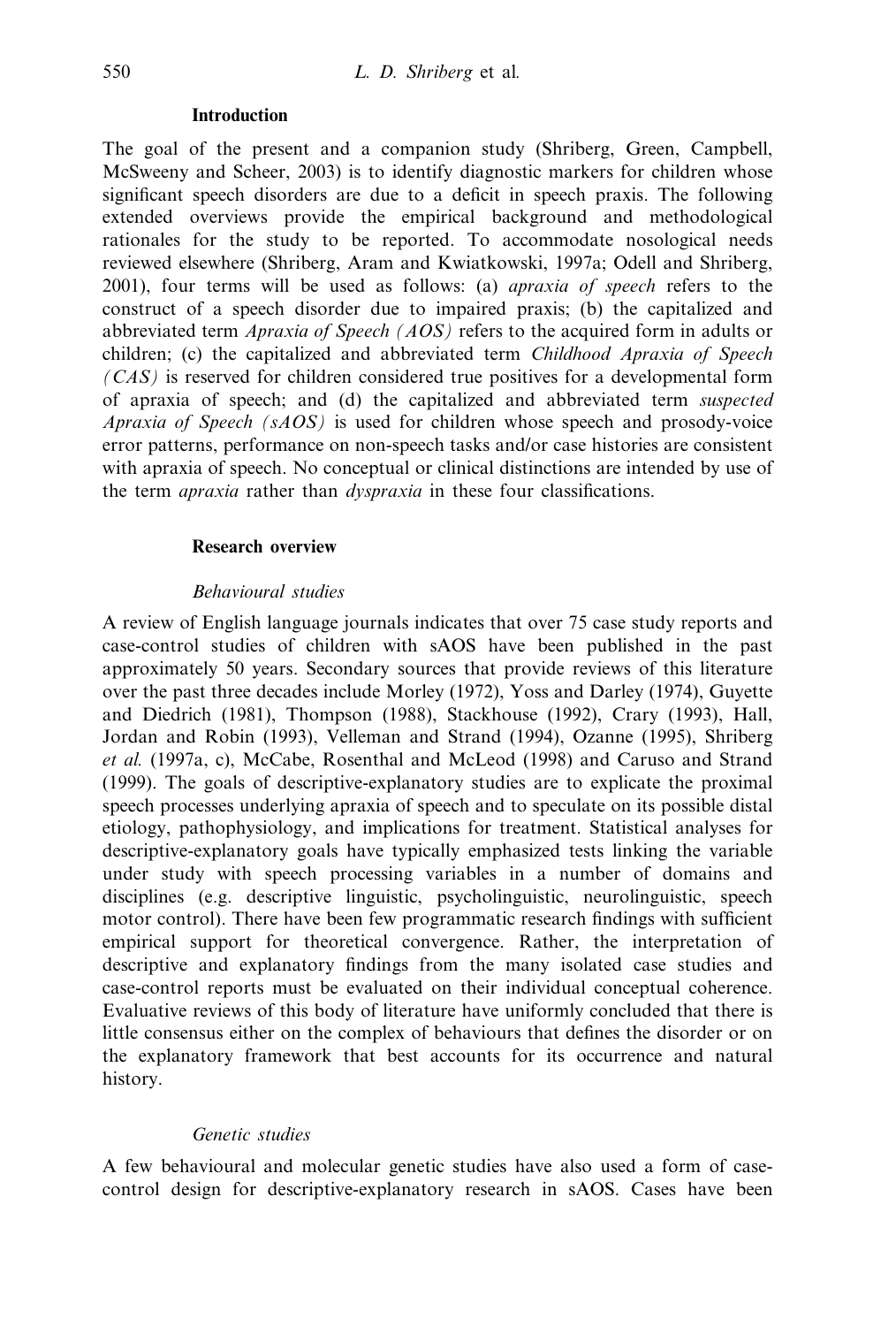identified by the same sets of inclusionary and exclusionary criteria used in nongenetic designs, but controls are the non-affected relatives of the proband (the index case) and non-affected children and their families matched sociodemographically to proband families. In contrast to the limited number of substantive findings in the sAOS designs referenced above, findings from several programmatic genetic studies offer the promise of an eventual neurobiological account of this disorder.

The major ongoing source of neurobiological information is the study series describing a multigenerational British family, half of whose members have an orofacial apraxia and a speech-language disorder. Molecular genetics findings to date include the identification of a susceptibility gene (FOXP2) that co-segregates with the orofacial apraxia and is inherited as an autosomal dominant trait (Lai, Fisher, Hurst, Levy, Hodgson, Fox, Jeremiah, Povey, Jamison, Green, Vargha-Khadem and Monaco, 2000; Lai, Fisher, Hurst, Vargha-Khadem and Monaco, 2001). Neuroimaging and psycholinguistic studies have yielded a number of candidate speech processing loci for the orofacial apraxia, and by inference, for the pattern of speech errors that are presumed to be specific for developmental apraxia of speech (Vargha-Khadem, Watkins, Alcock, Fletcher and Passingham, 1995; Vargha-Khadem, Watkins, Price, Ashburner, Alcock, Connelly, Frackowiak, Friston, Pembrey, Mishkin, Gadian and Passingham, 1998; Watkins, Gadian and Vargha-Khadem, 1999; Alcock, Passingham, Watkins and Vargha-Khadem, 2000b; Watkins, Dronkers and Vargha-Khadem, 2002; Watkins, Vargha-Khadem, Ashburner, Passingham, Connelly, Friston, Frackowiak, Mishkin and Gadian, 2002; Belton, Salmond, Watkins, Vargha-Khadem and Gadian, in press).

It is beyond the scope of the present paper to review the array of findings from studies of the family members who have so generously participated in this research programme begun over a decade ago. Selected findings will be considered later in the present article, and other findings are addressed in a companion paper investigating speech timing in children with sAOS. Essentially, this landmark research programme has led to the possibility of identifying biomarkers for both the orofacial (i.e. nonspeech) apraxia that is genetically transmitted in this family and for the speech disorder in the family that is consistent with sAOS. Links between the genetic, neuroimaging and psycholinguistic findings provide strong support for the hypothesis of a core impairment in praxis underlying both the orofacial apraxia and the apraxia of speech.

Molecular genetic data emerging from Lewis and her colleagues also indicate the presence of a susceptibility gene near the FOXP2 gene in probands ascertained for a speech disorder of unknown origin (Lewis, Freebairn, Taylor, Hansen, Shriberg, Dawson and Iyengar, 2001; Lewis, Freebairn, Hansen and Taylor, 2002; Schick, Kundtz-Kluge, Tiwari, Taylor, Shriberg, Hansen, Freebairn, Lewis and Iyengar, submitted). Of particular interest in the present context is the candidate region identified by the Cleveland group, which co-segregates with a speech disorder (optionally comorbid with language disorder) but not with specific language disorder without speech involvement. Some children with sAOS are included in the group of children linked to the candidate region. Thus, although language disorders are observed in approximately 40%–60% of preschool children with speech disorders (Shriberg and Kwiatkowski, 1994) and in virtually all children with sAOS (Lewis *et al.*, 2002), it is likely that speech delay and sAOS have different genotypes. Such observations are especially important when deliberating the contribution of cognitive-linguistic processes to a disorder defined as an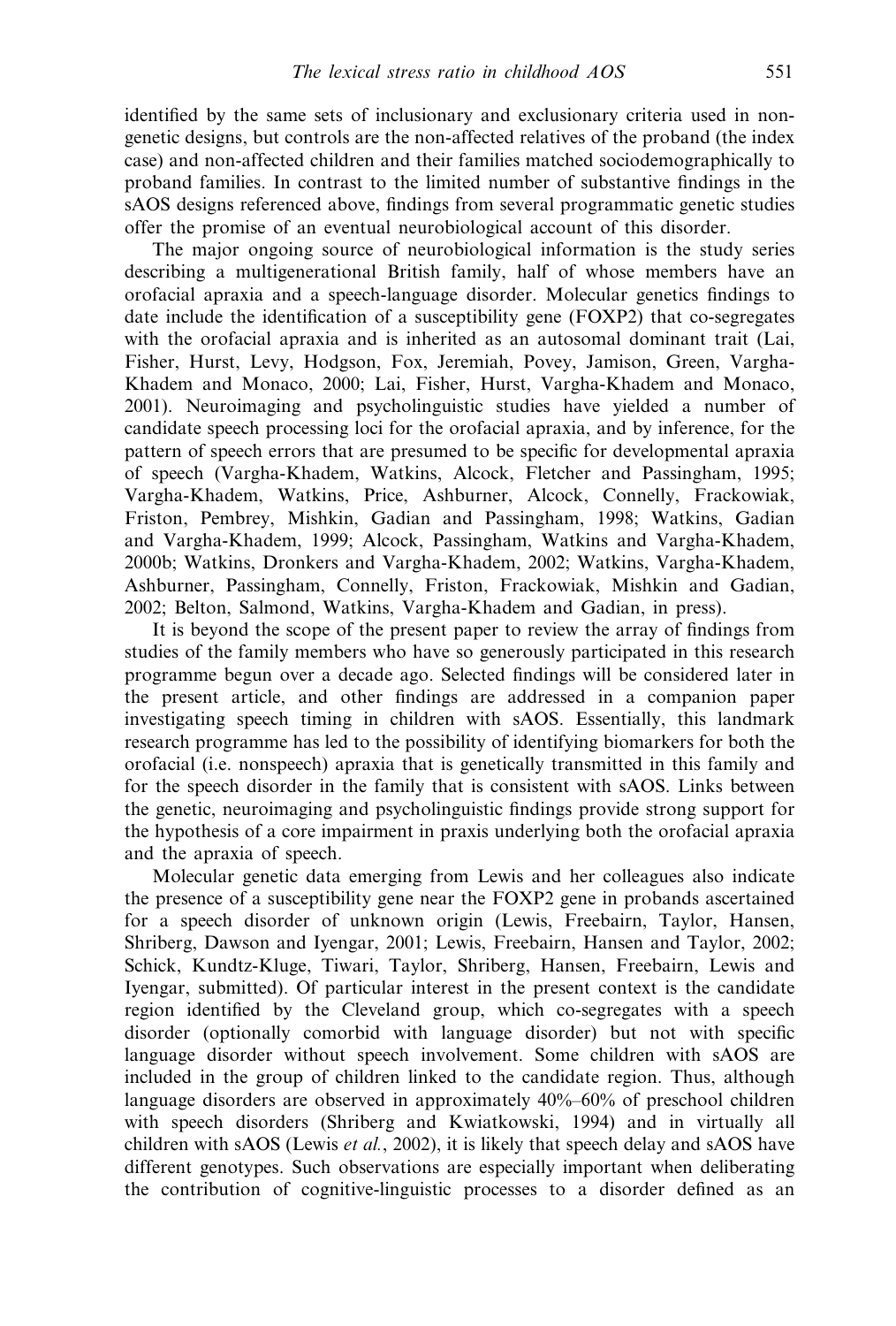impairment of speech praxis, as addressed later in this paper. Molecular genetics studies that include children with sAOS have also been reported for a number of developmental disorders, including autism (e.g. Gernsbacher and Goldsmith, 2002), epilepsy (e.g. Scheffer, 2000) and galactosemia (e.g. Hansen, Henrichsen, Rasmussen, Carling, Andressen and Skjeldal, 1996).

#### Measurement overview

# Diagnostic checklists for sAOS

Until a biomarker becomes available to identify children who are true positives for apraxia of speech, proposals of provisional inclusionary criteria continue to appear, commonly termed *diagnostic checklists*. Such checklists are typically the centrepiece in textbooks, assessment chapters, articles, and especially workshops designed to teach researchers and practitioners how to identify children with sAOS. McNeil's (2002) pointed characterization of such guidelines as tantamount to 'shopping lists' underscores the conceptual limitations with current classification approaches. The central problem is that the array of items on such lists casts too wide a net– reminiscent of Guyette and Diedrich's (1981) widely cited critique that childhood apraxia of speech was a clinical entity in search of itself. Lengthy checklists may have sensitivity, but at unacceptable costs to specificity (Campbell, 2002). Such cautions about the use of checklists do not seem overstated given findings such as those by McCabe and colleagues (1998), listing 30 published descriptive features of sAOS that have been proposed from 1982–1993.

Unlike the goals of descriptive-explanatory research in apraxia of speech, the goal of diagnostic-marker research is to identify one or more necessary and sufficient descriptive features of the disorder. Thus, diagnostic-marker studies address the practical need to identify who has the disorder and who does not. For example, in the study to be described, the individual contributions of intensity, frequency and duration changes to inconsistent lexical stress may be informative for descriptive-explanatory goals, but a composite lexical stress ratio was derived for the practical need to classify speakers as positive or negative for sAOS. Diagnosticmarker studies attempt to improve or supplement existing assessment methods. This form of 'bootstrapping' is familiar in the tests and measures literature, where new tests claim improved conceptual, psychometric and/or administrative efficiency attributes. Two constraints are evident in the use of current checklists of inclusionary criteria for sAOS.

# The non-linearity constraint with diagnostic checklists

In addition to the consequences for research and practice of the 'shopping' term in the previous analogy, the analogy to a 'list' underscores a structural problem with current inclusionary criteria for sAOS termed the non-linearity constraint. Lists of purported features of apraxia of speech have the structure of a linear array of autonomous items. However, inspection of the many lists used in research and clinical practice indicates that a non-linear, hierarchical arrangement of these features is warranted, because there are conditional relationships among the proposed markers. Specifically, some listed items describe speech characteristics of sAOS (termed here descriptive features), some describe the structural conditions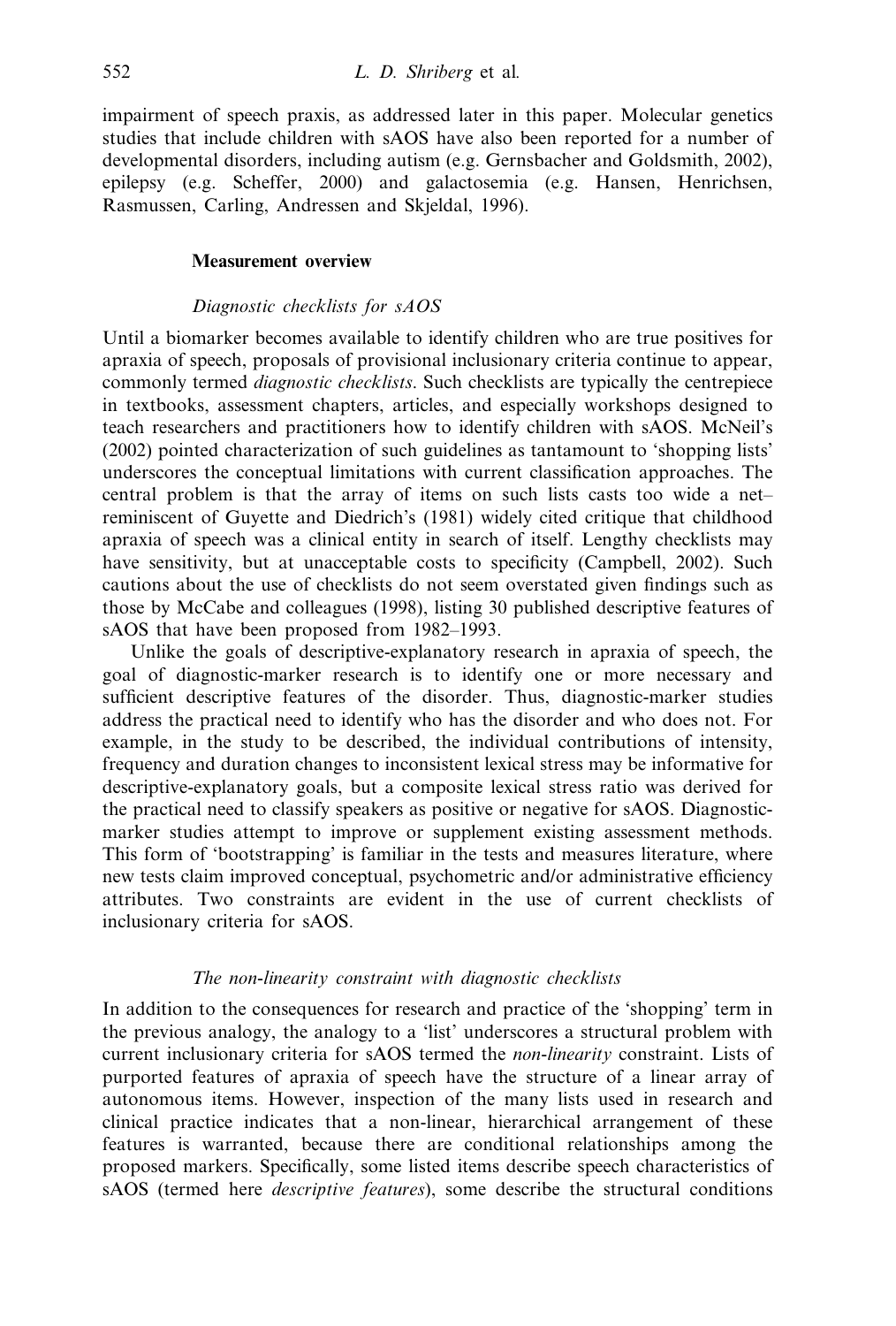under which descriptors may be especially notable or exacerbated (termed *complex* contexts), and some items describe the linguistic consequences of descriptors in complex contexts (termed linguistic outcomes). For example, a typical diagnostic checklist for sAOS may include 'significant vowel errors', 'more difficulty with longer utterances' and 'significantly reduced intelligibility'. Notice that each of these items could be placed on one of three tiers indicating their conditional interrelationships: longer utterances (middle tier) is a complex context within which significant vowel errors (highest tier) may lead to significantly reduced intelligibility (lowest tier). The assumption of non-linear, conditional relationships among a list of proposed diagnostic markers forces attention to such conceptual issues and the excessive redundancies found on most lists.

#### Psychometric constraints with diagnostic checklists

In addition to the lack of orthogonality in items found on diagnostic checklists for sAOS, the checklists typically also have psychometric constraints. The standard inclusionary guideline is that a child has to be attested as positive on a minimal number or percentage of items on the checklist (e.g. over 50%) to be classified as having sAOS. Some checklists also compute some type of severity score for children, based on the number of items endorsed. Because any combination of attested linear items will meet the quantitative criterion, checklist 'scores' do not have the properties of a continuous or even an ordinal metric. Notice, too, that as composite measures, the reliability of each classification decision is the product of the individual reliabilities of each combination of listed items used to classify at least one child as sAOS.

In contrast to the association statistics used in descriptive-explanatory studies of sAOS, the statistics used in diagnostic-marker studies are conventional epidemiological tests of diagnostic accuracy. These metrics, such as positive and negative predictive values, sensitivity and specificity, and likelihood ratios, address perindividual classification accuracy, rather than between-group variance in the variables of interest. As suggested in the introduction to this four-paper series, these are the metrics used for differential diagnosis in evidence-based medicine. If put to such tests of diagnostic accuracy, few of the descriptive features, complex contexts, or linguistic outcomes currently included in diagnostic checklists would likely be found to be specific for sAOS. The following two sections describe those descriptive features that do seem to have specificity as the core descriptors of apraxia of speech.

## Diagnostic markers in apraxia of speech

#### Markers for deficits in speech praxis

As suggested previously, a deficit in praxis is, by definition, the core construct in apraxia. As defined in Ayres (1985), praxis is 'the generation of volitional movement patterns for the performance of a particular action, especially the ability to select, plan, organize, and initiate the motor pattern...'. A challenge in the motor control literature has been to identify from among those four processes, (a) which one or more processes comprise(s) the core of the praxis deficit, (b) how does this core deficit affect downstream processing and (c) how can tasks be constructed to differentiate core deficits from downstream affects?

Of particular significance in the present context are the findings for the British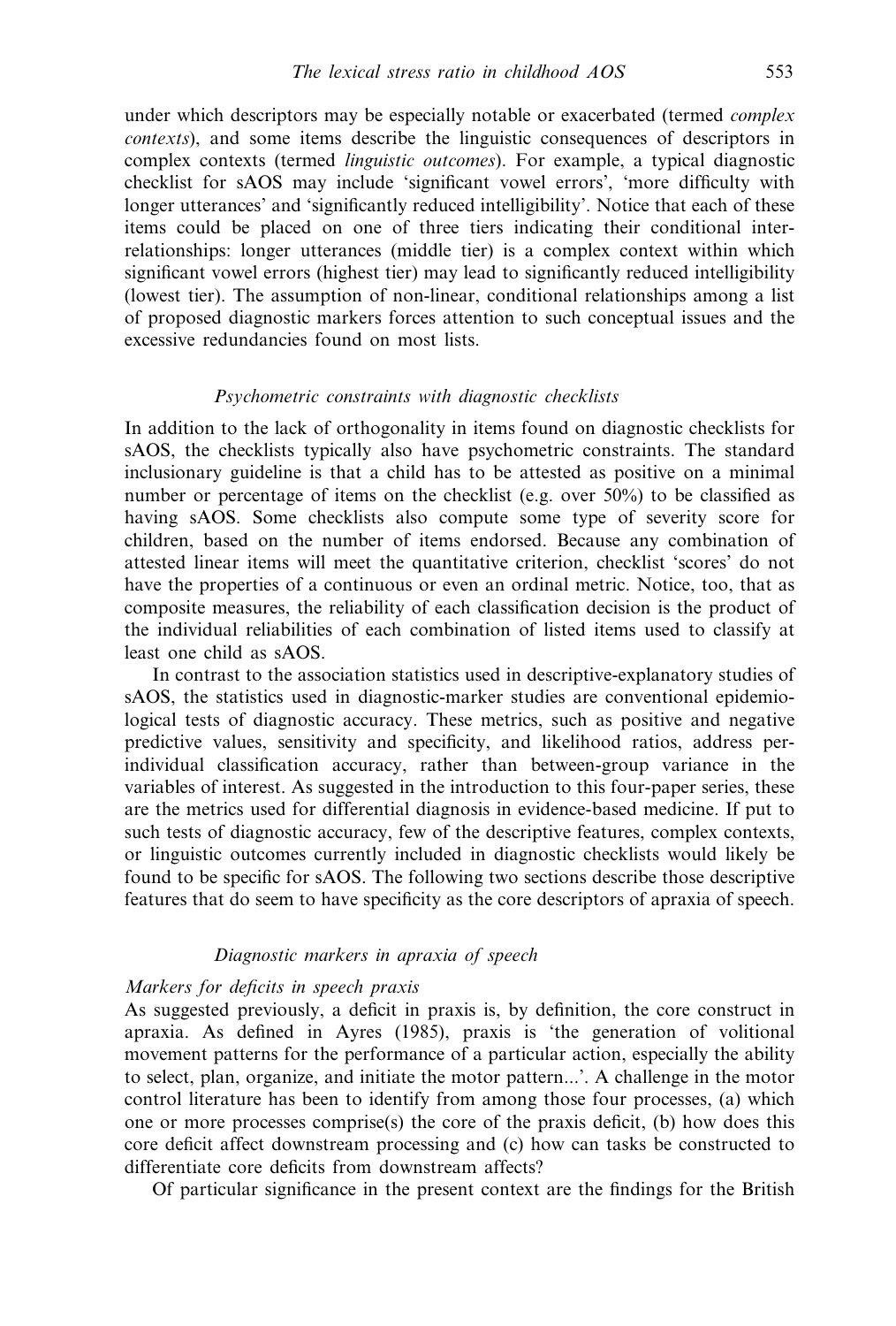family reported by Alcock, Passingham, Watkins and Vargha-Khadem (2002a, b). These two papers report findings for a battery of linguistic and psycholinguistic tasks administered to affected and unaffected family members. Results indicated that the affected speakers and their unaffected controls did not have difficulty in perceptual and productive tasks requiring imitation of melodic patterns. Thus, their ability to imitate stimuli requiring control of intensity and frequency was intact. However, on tapping tasks requiring them to copy rhythms varying only in time (i.e. the taps were of equal loudness), the affected family members had significantly more difficulty than unaffected family members did. These investigators interpreted their preliminary findings as consistent with a 'temporal processing disorder' as the core deficit of the orofacial apraxia.

In the present context, the above findings for rhythm would implicate corollary deficits in processes that generate speech output as the core praxis deficit in apraxia of speech. As suggested above, the experimental challenge is to construct speech tasks that isolate such deficits, particularly when testing young children who are at acquisition points in growth (i.e. maturational control of segmental and suprasegmental forms) and development (i.e. acquisition of linguistic representations and grammatical rules). Responses to real and nonsense word tasks can be affected by constraints in a number of domains, such as cognitive-linguistic (e.g. word-finding), memorial (e.g. working phonological memory), articulatory (i.e. phonetic inventory), or affective domains (e.g. task demands). There are, however, two classes of speech errors whose topographies have been most closely linked to the construct of a praxis deficit.

#### Segmental markers of sAOS

In the segmental speech domain, there are five descriptive features of a praxis disorder that have face validity as sensitive and specific markers for sAOS. Relative to specificity issues, four other proposed etiological subgroups of speech delay include subtypes that occur as  $(a)$  a genetically transmitted quantitative trait (e.g. Schick *et al.*, in submission), (b) a consequence of early recurrent otitis media with effusion (e.g. Shriberg, Flipsen, Thielke, Kwiatkowski, Kertoy, Katcher, Nellis and Block, 2000), (c) a consequence of a maturational delay in speech systems (e.g. Bishop, 2002) or possible dysarthria (Shriberg and McSweeny, 2002), or (d) a correlate of developmental psychosocial involvements (Shriberg, Austin, Lewis, McSweeny and Wilson, 1997b). The five proposed segmental feature descriptors listed in the next paragraph typically do not occur in transcripts of children meeting criteria for one of these four putative etiological subtypes of child speech-sound disorders.

The following five segmental feature descriptors, rank-ordered by the strongest plausible reflection of a praxis problem, are all referenced to information available in a lifespan database of children with speech delay of unknown origin (Austin and Shriberg, 1996): (a) articulatory struggle (groping) particularly on word onsets, (b) transpositional (metathetic) substitution errors reflecting sequencing constraints on adjacent sounds, (c) marked inconsistencies on repeated tokens of the same word type, (d) proportionally increased sound and syllable deletions relative to overall severity of involvement and (e) proportionally increased *vowell diphthong errors* relative to overall severity of involvement. As reviewed previously, the present perspective would assign other proposed clinical-descriptive features of sAOS to a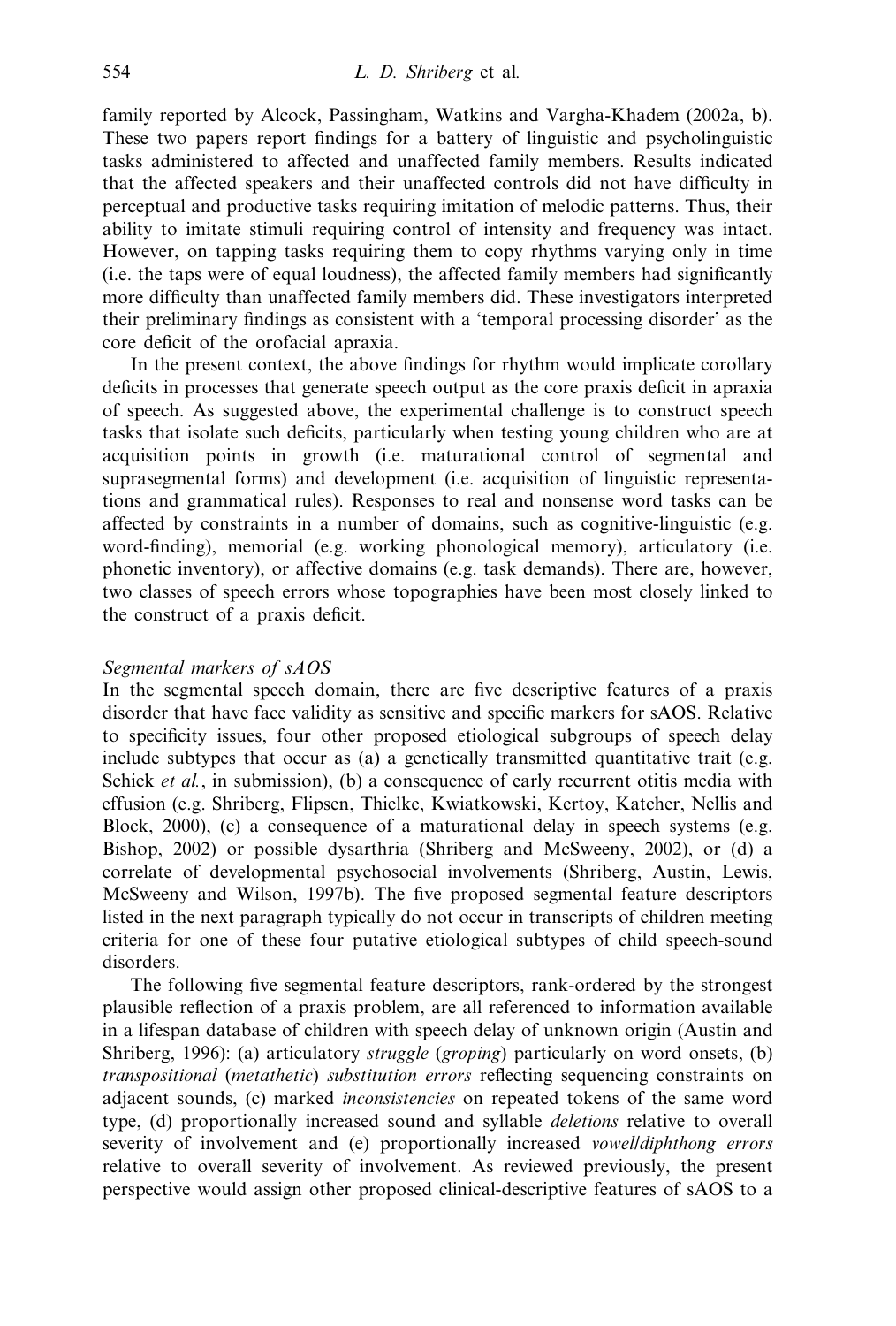lower tier as complex contexts (e.g. output restricted to simple syllable and word shapes, more errors on clusters, more errors in multisyllabic words, increased errors on longer units of speech) or to a third tier representing linguistic outcomes of the praxis problem (e.g. delayed onset of speech, slow development of speech, reduced intelligibility, slow progress in treatment).

#### Suprasegmental markers of sAOS

In the suprasegmental domain, reference data on prosody-voice characteristics of children with speech delay of unknown origin (Shriberg, Kwiatkowski, Rasmussen, Lof and Miller, 1992) indicate three descriptive features of a praxis disorder that are both sensitive and specific to sAOS: (a) *inconsistent* realization of *stress* (i.e. prominence on syllables or words), (b) inconsistent realization of temporal constraints on both speech and pause events and (c) inconsistent oral-nasal gestures underlying the percept of nasopharyngeal resonance. The first two descriptors are described in more detail in the following subsection. The third proposed feature could be included as a segmental marker because the tongue, jaw and velum are articulators. However, it is included as a suprasegmental marker because the nasopharyngeal resonance differences that have been observed in children with sAOS do not have phonemic consequences in English (Shriberg et al., 1997c). Other proposed suprasegmental markers on diagnostic checklists are nonspecific for sAOS (e.g. *slow rate* and *hypernasal resonance* are prominent features of certain types of suspected dysarthria; cf. Love and Webb, 2001; Shriberg and McSweeny, 2002) or are more appropriately classified as a complex context or as the linguistic outcomes of the praxis deficit.

# Summary

The thesis developed to this point is that the current inclusionary criteria for sAOS, as reflected in the numerous diagnostic checklists available in the literature, might usefully be restricted to eight descriptive features that are both sensitive to and specific for a deficit in praxis. Other proposed markers from non-speech tasks and case history data may be useful as correlates and mediators of the percept of apraxia of speech, but eventual validation of this disorder requires empirical support for a core deficit in speech praxis. The final section of this overview provides a background for the proposed marker for sAOS studied in the present paper: inconsistent lexical stress.

## Inconsistent stress as a diagnostic marker of sAOS

Changes in the stress (i.e. relative prominence) of syllables, words and phrases within and across utterances are highly planned processes on which speech and language constituents are likely overlaid (Levelt, 1989). Therefore, although typically viewed as a deficit within the suprasegmental domain, inconsistent stress is a linguistically complex variable with correlates in speech and language. The links between inconsistent realization of linguistic stress and the disorder of praxis that defines sAOS are the complex neuromotor commands that control the intensity, frequency and duration of suprasegmental parameters, as well as the movement patterns underlying the five segmental features of apraxia of speech proposed in the previous section. As suggested in the Alcock et al. (2000a, b) papers above and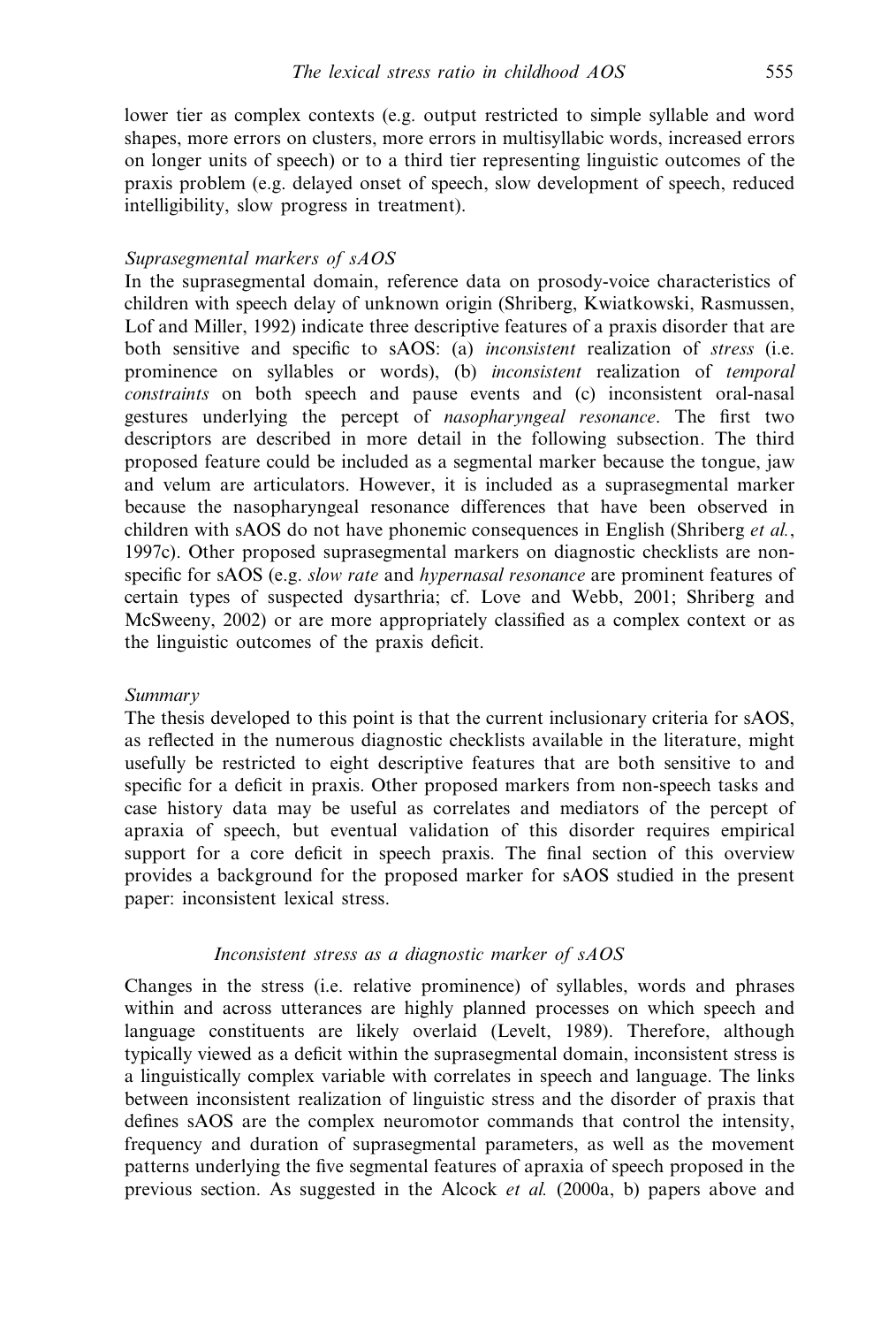addressed in the companion paper in the present issue, a deficit in speech timing may be the core praxis variable that mediates deficits among these domains of speech-language processing.

There are four subtypes of linguistic stress that can be inspected for evidence of a praxis impairment affecting the appropriateness and consistency of intensity, frequency and duration of speech events and the duration of pause events: (a) lexical and contrastive stress (syllable stress within words—governed by semantics, morphology and morphophonemics), (b) sentential stress (syllable and word stress across words—governed by syntax), (c) emphatic stress (syllable, word and phrase stress—governed by pragmatics) and (d) emotional stress (syllable, word and phrase stress—governed by pragmatics and individual affective states and traits). Descriptive-explanatory data and theoretical perspectives on the acquisition of stress, rhythm and timing can be found in early reports by Allen and colleagues (e.g. Tingly and Allen, 1975) and Smith (e.g. Smith 1978), and in more recent programmatic research on the acquisition of prosody in typical and atypical speakers by Goffman and colleagues (Schwartz and Goffman, 1995; Goffman, 1999; Goffman and Malin, 1999; Goffman, Chakraborty and Vink, 2002), Kehoe and colleagues (Kehoe, Stoel-Gammon and Buder, 1995; Kehoe, 1997, 1998), McGregor and colleagues (McGregor, 1997; McGregor and Johnson, 1997) and Snow (1994, 1997, 1998a, b).

# Programmatic research on stress as a diagnostic marker of CAS

The literature on sAOS includes many individual descriptive-explanatory case studies and case-control studies of linguistic stress, as well as several efforts to develop diagnostic markers based on stress task performance. Reviews of these studies are available in the book chapters and review articles on sAOS cited previously. Two study series in the past decade have been specifically concerned with the development of quantitative descriptions of inconsistent stress as a diagnostic marker of childhood apraxia of speech.

# The Madison studies

A series of studies reported by Shriberg and colleagues (Shriberg *et al.*, 1997a, b, c; Velleman and Shriberg 1999; Odell and Shriberg, 2001; Shriberg et al., 2003; Shriberg and McSweeny, 2002) has reported primarily perceptual data on the correlates of lexical and sentential stress in children with sAOS. The primary conclusion from the 1997 series was that a sentential stress deficit described as excessive-equal-misplaced stress was the only segmental or suprasegmental behaviour that differentiated 52% of 48 children with sAOS from 71 children with speech delay of unknown origin. The types of speech errors and inconsistencies included in diagnostic checklists for sAOS were not observed in these children in conversational speech samples provided by collaborators, and the children also did not make the self corrections of speech and prosodic errors observed in adults with AOS. Therefore, findings were interpreted as support for an inherited deficit that affected these children's linguistic development of stress—specifically, their ability to represent, store and/or access the stress assignments of syllables or words in conversational discourse. Subsequent analyses of the transcripts indicated that the observed stress errors conformed to expectations from metrical phonology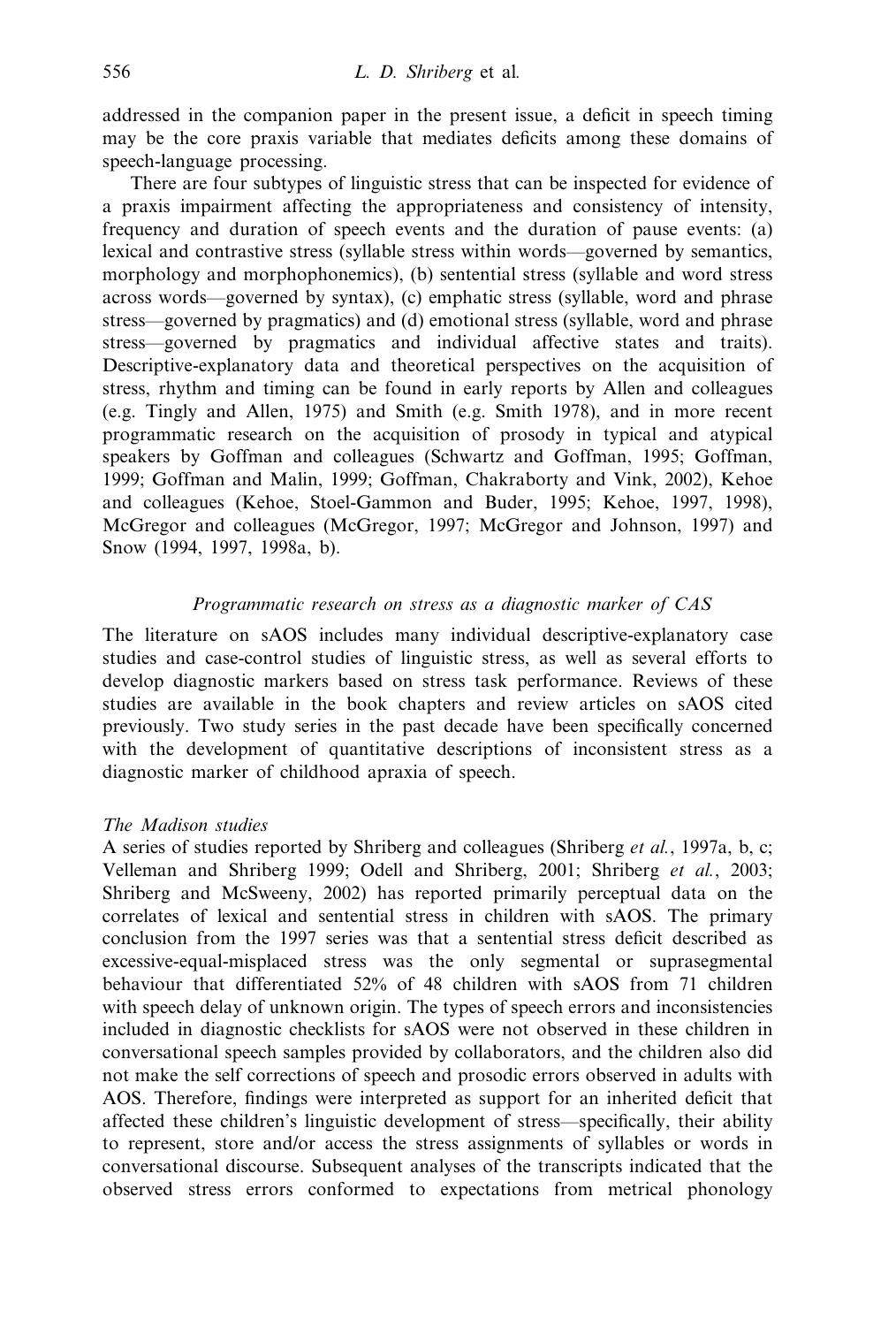(Velleman and Shriberg, 1999). These findings were viewed as support for the prior interpretation that the inconsistent realization of sentential stress was more consistent with a delay in linguistic development than with a deficit in speech motor control.

The results of a subsequent study comparing the speech and prosody patterns of 14 adults with acquired AOS to the transcripts of 14 children with sAOS and inappropriate stress yielded three statistically significant dissociations (Odell and Shriberg, 2001). In this comparative study the adults with AOS did not have significant involvement in sentential stress; however, they had significantly slower age-adjusted speech *rate* and significantly more self-correction errors (termed errors of phrasing). The latter errors assume correct underlying forms, which are presumed in adults who have suffered a neurogenic insult affecting speech production but are not presumed in children with developmental AOS. These findings were interpreted as inconclusive relative to the psycholinguistic locus of the stress deficit. The three dissociations would suggest that the two disorders were not linked by a common problem in praxis, but developmental issues in the failure of speakers with sAOS to self-correct could account for the differences in findings. For example, rather than attribute the lack of phrasing errors (i.e. repetitions and revisions so prominent in the adults) to unstable linguistic representation of stress in children with sAOS, this dissociation could be accounted for by appeal to pragmatic and other developmental variables. That is, children could have realized that their manifest forms were not correct (i.e. which would require correct underlying forms), but either (a) they did not know that an attempt to self-correct is socially appropriate, or (b) they did know that it is appropriate, but they elected not to make the attempt.

Recent findings reported in Shriberg and McSweeny (2002) have motivated a reexamination of the above findings and conclusions. A review of audiocassette-taped speech samples from 100 children with sAOS, including speech samples in which children responded to phonetically challenging words, indicated that the speechsampling environment is closely linked to the frequency of occurrence of the eight types of speech and prosody errors listed previously. Recall that findings for the previous three studies were based solely on conversational speech samples, many of which were from older children who may have had substantially normalized sAOS. The conclusion was that the speech sampling methods in the prior studies likely led to the underestimation of many to most of the five types of segmental errors listed previously as proposed speech markers of sAOS. One conclusion from this study was that assessment protocols might need to include as many as eight different types of sampling conditions to isolate cognitive, linguistic and speech motor processes that may be affected in children with sAOS (cf. Stackhouse and Wells, 1993; Edwards, Fourakis, Beckman and Fox, 1999). As noted in many descriptiveexplanatory studies, there is a large range of severity of involvement in children with sAOS, at both the initial period of pre-treatment identification and throughout a period of typically protracted normalization. The major conclusion reached in the Shriberg and McSweeny technical report, which examined sources for possible false positives and false negatives in the assessment of children with sAOS, was that prior stress findings from the Madison studies were more consistent with a praxis deficit, rather than a deficit in the acquisition of stable underlying representations for stress assignment.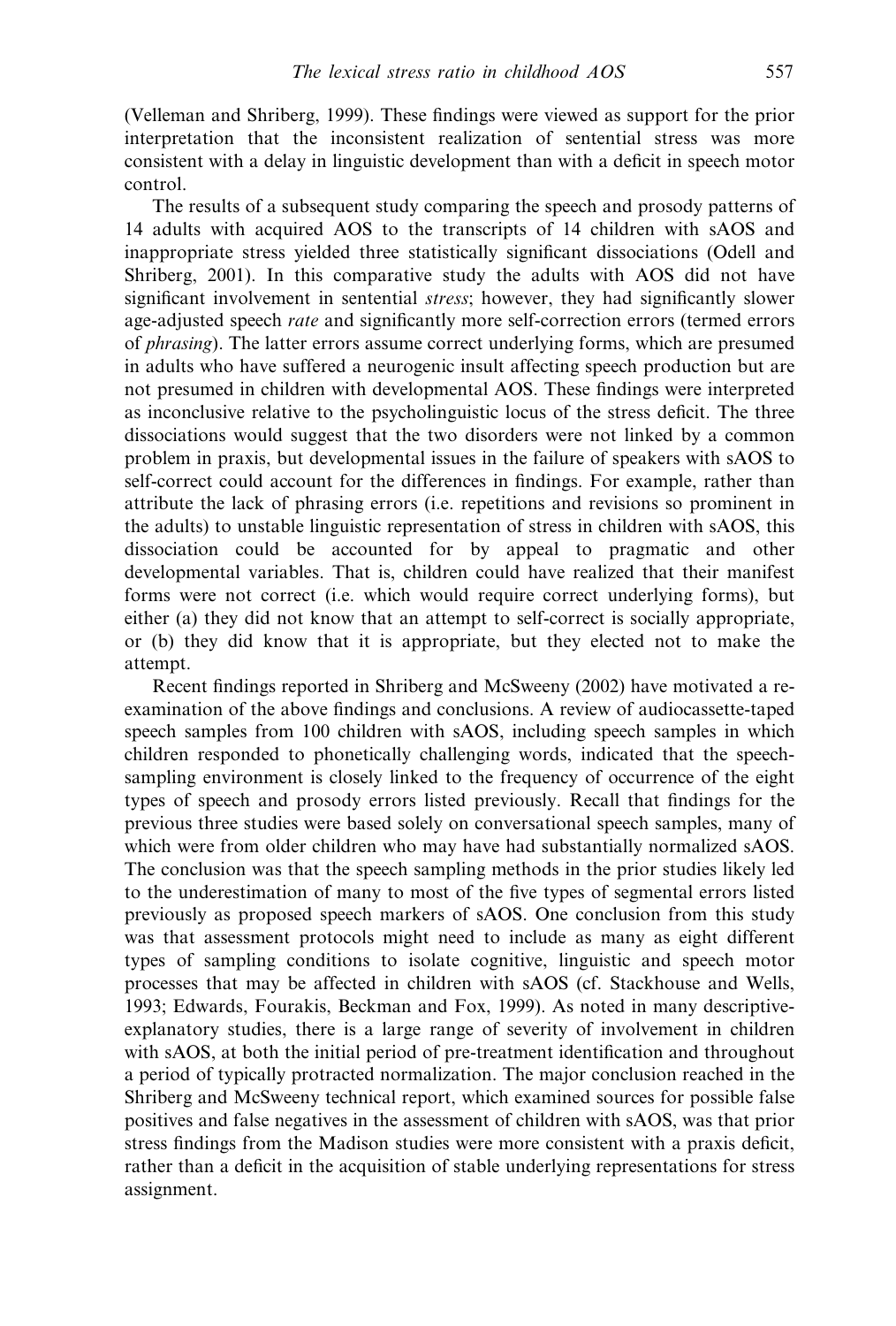# The Seattle/Duluth studies

A series of studies by Skinder-Meredith and colleagues (Skinder, Strand and Mignerey, 1999; Skinder, Connaghan, Strand and Betz, 2000; Skinder-Meredith, Stoel-Gammon and Betz, 2000; Skinder-Meredith, Stoel-Gammon, Wright and Betz, 2000; Skinder-Meredith, Stoel-Gammon, Wright and Strand, 2001) has investigated perceptual and acoustic aspects of lexical and sentential stress in children with sAOS. These well controlled studies have included many sampling environments and speech processing constructs, using the set of inclusionary markers proposed by Davis, Jakielski and Marquardt (1998) to identify children with sAOS. Skinder-Meredith and colleagues were the first to quantify tradeoffs between stress and other relevant speech processing variables, including parametric challenges at the level of working phonological memory (real words, nonsense words), stress assignment and phonological/phonetic complexity. These investigators have not observed in their participants with sAOS the excessive-equal and misplaced sentential stress patterns reported in the Madison studies, although they have reported stress differences in both lexical and sentential tasks for these participants. Among other stress-related findings, Skinder-Meredith and colleagues reported that, in comparison to controls, their samples of children with sAOS had: (a) lower percentages of correctly stressed syllables in bisyllabic and multisyllabic words, (b) lower accuracy percentages for lexical stress as phonetic complexity increased for nonsense words but not for real words, (c) lower lexical stress accuracy on iambic words than on trochaic words in nonsense words but not in real words and (d) more intersubject variability in sentential stress.

# Statement of the problem

The goal of the present study was to assess the diagnostic accuracy of an acoustic stress marker for children with sAOS. Lacking a biomarker for apraxia of speech, the design used the independent classification decisions of two investigator groups to identify children with sAOS. Although the primary goal was to develop a valid and reliable marker for CAS using the bootstraps rationale and methods just reviewed, a secondary goal was to speculate on the implication of findings for the psycholinguistic locus of the praxis deficit that defines this proposed clinical entity. The conventional perspective is that the psycholinguistic locus of the deficit is within speech motor control processes, specifically, a deficit in speech praxis. The alternative explanatory perspective is that stress deficits reflect the representational aspects of speech processing, with the representation of stress rules located within cognitive-linguistic levels of processing. Accordingly, excess stress on the normally stressed syllable (or relatively reduced stress on the normally unstressed syllable) would be viewed as consistent with a deficit in speech motor control. Children know the correct stress assignment but have excessive stress on the stressed syllable due to poor motor control. In contrast, relatively reduced stress on the normally stressed syllable in a bisyllabic word (or excess stress on the normally unstressed syllable) would be viewed as support for a representational deficit as the psycholinguistic locus in children with sAOS. The assumption is that such children do not have a stable representation of correct stress assignment.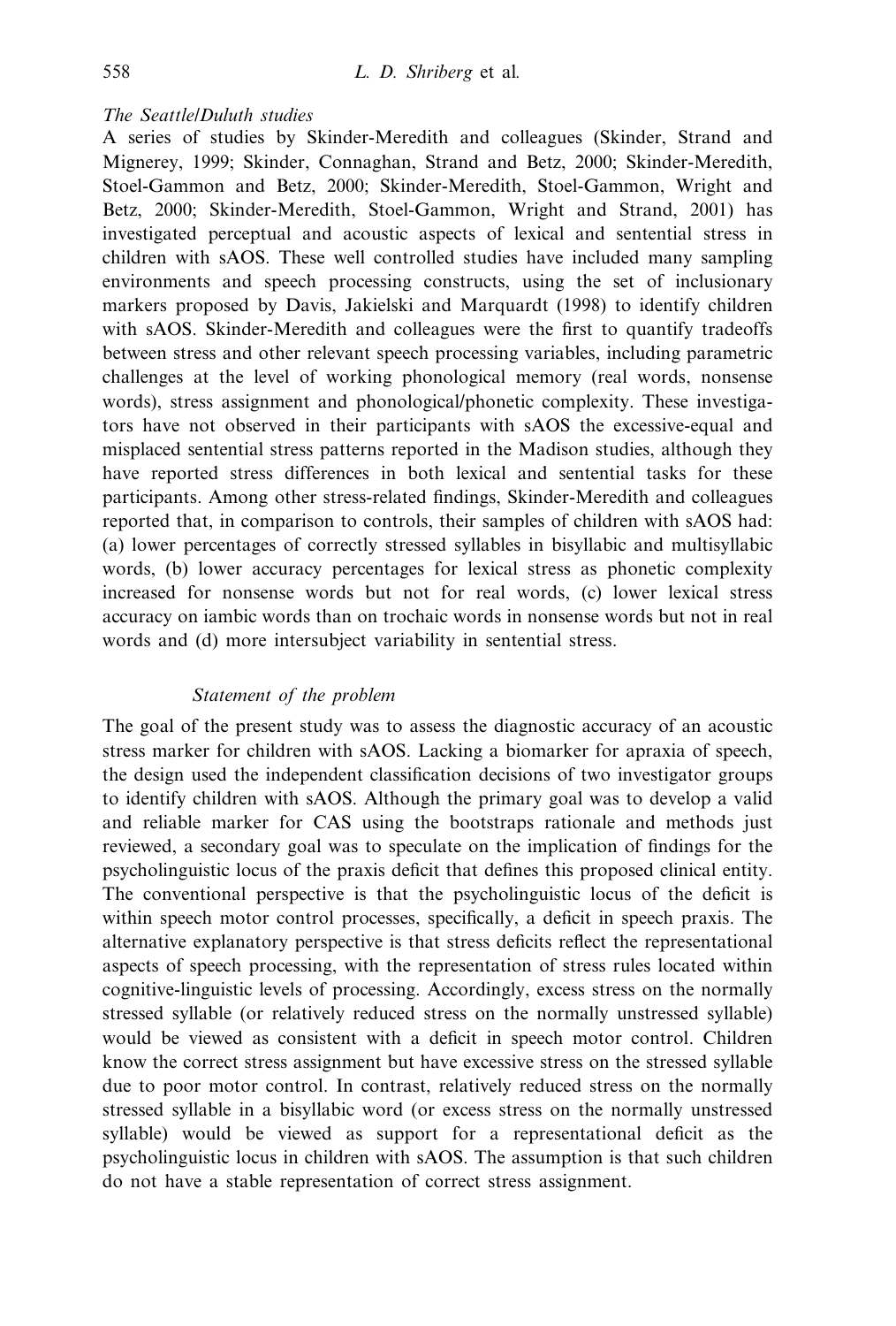# **Method**

# Participants

# Recruitment

Participants were 35 3–12-year-old children whose speech was assessed in a collaborative speech-genetics study involving investigator groups at the Children's Hospital of Pittsburgh and the Waisman Center in Madison, Wisconsin. Recruitment procedures included presentations and written requests for assistance from over 50 speech-language pathologists at the Pittsburgh hospital and in the greater Pittsburgh area. Clinicians were asked to refer two or more siblings with speech delay, at least one of whom they thought might meet criteria for apraxia of speech. Additional inclusionary criteria, as obtained from case history data and clinical records, were that children have normal hearing sensitivity and language comprehension skills as well as no documented or suspected neurological or development disorder.

Table 1 includes descriptive information for the 35 children whose assessment data were used for the present study. Based on the two investigator groups' criteria for sAOS (described in the following section), the children were classified into two groups: Speech Delay (SD) and suspected Apraxia of Speech (sAOS). The average ages of the children in the two groups were approximately similar at the time their speech was sampled (SD = 6 years, 4 months; sAOS = 7 years, 1 month), as were the obtained standard deviations and the ranges of ages for participants in each group. The high proportions of males in each group  $(SD = 67\% , SAOS = 91\%)$  are consistent with proportions reported in the literatures on speech delay (e.g. Shriberg and Kwiatkowski, 1994) and sAOS (e.g. Hall *et al.*, 1993), respectively. The mean Percentage of Consonants Correct (PCC) scores for all speakers (84%) was approximately 14 percentage points higher than the average 70% PCC scores found in clinical samples of younger, preschool-aged children with speech delay (Austin and Shriberg, 1996). Finally, as shown in table 1, the relatively high Intelligibility Index (Shriberg et al., 1997a) scores for both groups were also consistent with the relatively older ages of these children (cf. Lewis et al., 2002). Their average intelligibility, as indexed by the percentage of intelligible words in a sample, was approximately 92% across groups, with the larger standard deviation for the sAOS group indicating lower levels of intelligibility for many of these speakers.

## Protocol

The 35 children were assessed in a test suite at the Children's Hospital of Pittsburgh. Among other measures, the protocol for the parent study included: (a) a hearing screening set at 20 dB HL for the frequencies of 1, 2, 4 and 6 KHz, (b) the Clinical Evaluation of Language Fundamentals (CELF-P; Wiig, Secord and Semel, 1992; CELF3; Semel, Wiig and Secord, 1995), (c) the Oral and Speech Sequencing subtests from the Verbal Motor Production Assessment for Children (VMPAC; Hayden and Square, 1999), (d) an orofacial screening task (Robbins and Klee, 1987), (e) a 12-minute conversational speech sample and (f) the Lexical Stress Task (LST; to be described). Participants in the parent and current study were required to have a comprehensive standardized score on the CELF3 or CELF-P of 85 or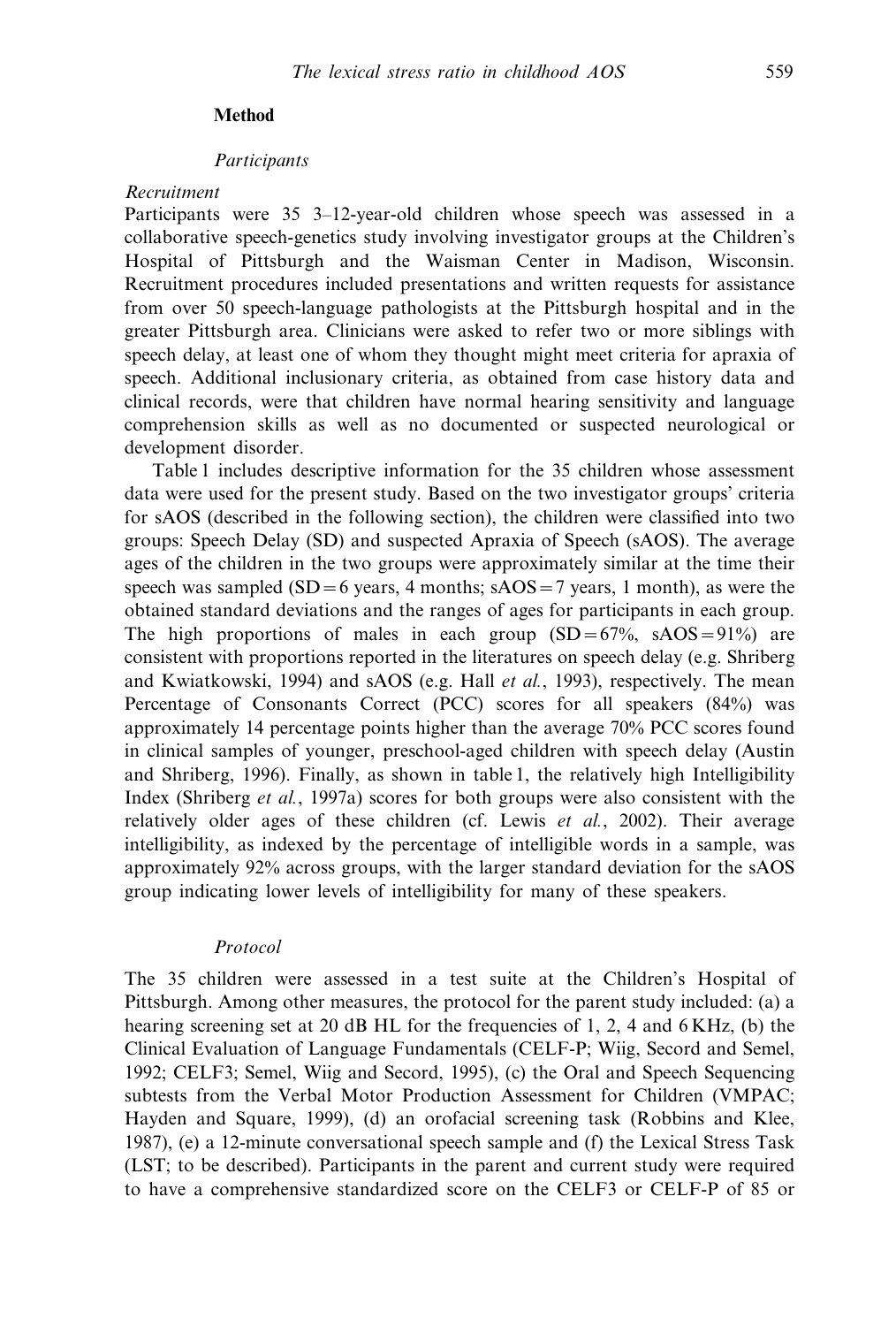|                                       |                  |     |           | Age (years; months) |        | <b>Sex</b> |      | Correct | Percentage of Consonants | Intelligibility Index |           |                       |
|---------------------------------------|------------------|-----|-----------|---------------------|--------|------------|------|---------|--------------------------|-----------------------|-----------|-----------------------|
| Group                                 | $\boldsymbol{n}$ | M   | <i>SD</i> | Range               | % Male | % Female   | M    | SD      | Range                    | M                     | <i>SD</i> | Range                 |
| Speech Delay (SD)                     | 24               | 6:4 | 2:5       | $3:4-12:0$          | 66.7   | 33.3       | 85.7 | 10.0    | $63.9 - 99.1$            | 93.1                  | 5.9       | $79.3 - 99.6$         |
| Suspected Apraxia of<br>Speech (sAOS) |                  | 7:1 | 2:1       | $3:3-10:10$         | 90.9   | 9.1        | 79.3 | 13.0    | 53.4–95.1                | 89.1                  | 11.6      | 59.4-98.3<br>$\alpha$ |
| Total                                 | 35               | 6:7 | 2:4       | $3:3-12:0$          | 74.3   | 25.7       | 83.7 | 11.2    | 53.4-99.1                | 91.8                  | 8.2       | 59.4–99.6             |

Table 1. Description of the participants classified as having speech delay of unknown origin (SD) or suspected apraxia of speech (sAOS)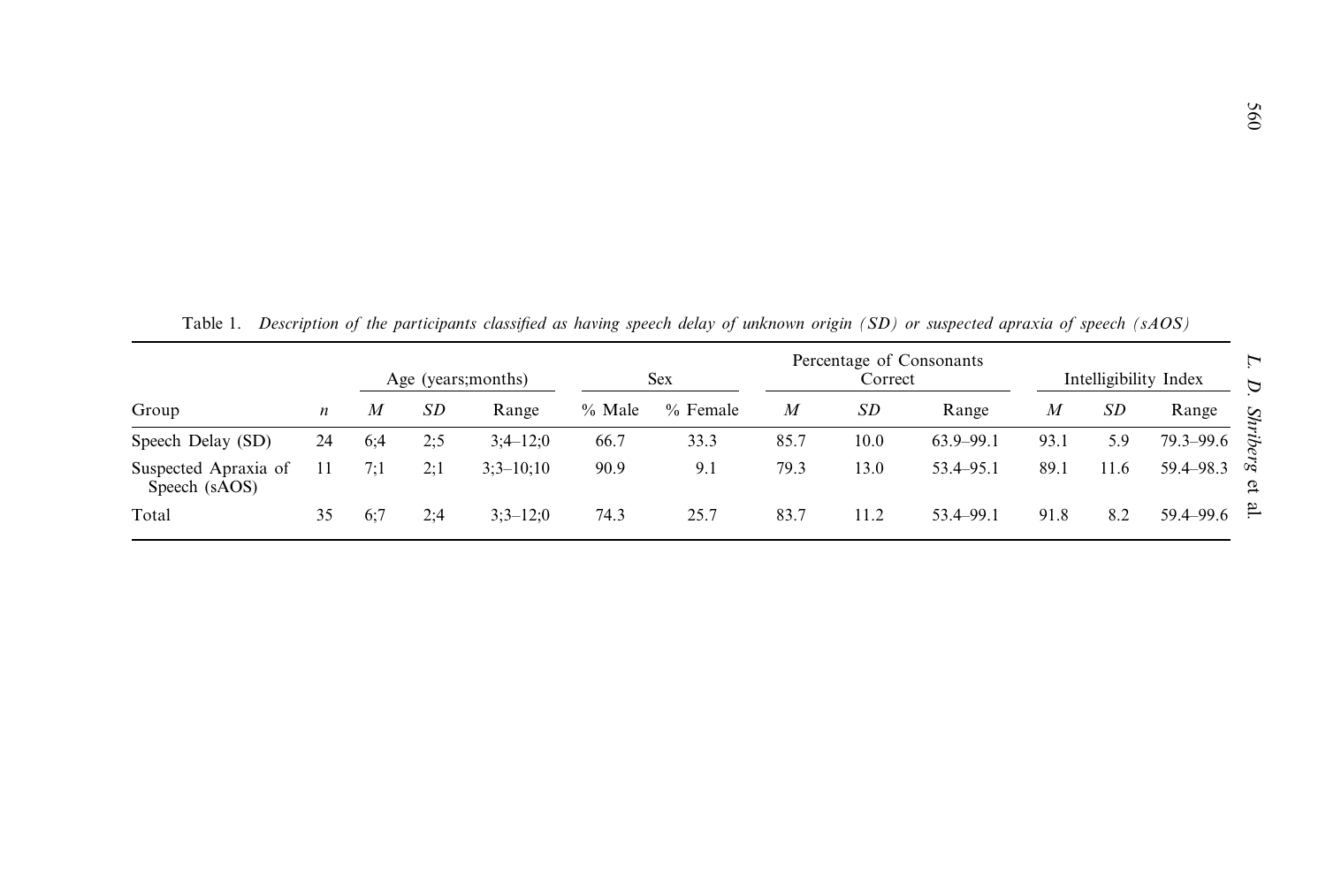above and no clinically significant deficit in the structure of the oral mechanism as indicated by results using the Robbins and Klee protocol.

# The Lexical Stress Task

An experimental version of the Lexical Stress Task (LST) required participants to imitate 24 words presented in isolation, including eight words for each of the three bisyllabic stress patterns (trochaic, iambic and spondee). Words were restricted to bisyllabics to reduce expected data loss from probable syllable deletions of more complex forms. Words were also restricted to nouns familiar to young children in order to avoid possible interpretive confounds with deficits in working phonological memory, a constraint associated with less familiar or unfamiliar words (i.e. as assessed in nonsense word repetition tasks). The imitative stimuli for this version of the LST were presented on an audiocassette, with each presentation accompanied by a colourful illustration of the word in a picture book. Each word was presented once. The examiners instructed participants to 'Listen closely, and repeat what you hear'. All stimuli had been recorded in isolation by a woman with Midwestern US speech using a natural speech style. The signal from two tabletop speakers was adjusted to a comfortable listening level for each child.

To minimize the difficulty of the imitative task for the most speech-involved speakers, the words were presented for imitation without a carrier phrase. However, preliminary inspection of the children's responses confirmed the examiners' anecdotal impressions that many children had purposefully (playfully) increased the duration of the second syllables of iambic and spondee words. The lengthened syllables rendered these words inappropriate for stress analysis. Due to the extensive data loss of this type, acoustic analyses were completed only on the eight trochaic words listed below.

# Acoustic analyses

A Kay Elemetrics CSL 4300B system fed by a Tascam 112MKII tape deck was used to digitize participants' responses and to provide spectrographic displays with a 100-point setting and a 300 Hz bandwidth filter. Preliminary analyses indicated that among a number of candidate acoustic variables on which data had been obtained, six measures of amplitude, frequency and duration were most likely to meet distributional criteria for use in a composite lexical stress ratio. Procedures used to obtain the six acoustic values, termed *amplitude maximum, amplitude* average, amplitude area, frequency ( $F_0$ ) maximum, frequency ( $F_0$ ) area and duration, are described in the following paragraph.

The first phase of the analysis was to segment the vowels in each syllable and to store their durations. Vowels were identified by strong glottal pulsing in the presence of formant structure. Nasalized portions of the vowel were included in the vowel nucleus duration measures, but amplitude peak and frequency peak measures were taken from the non-nasalized portion of the vowel. For each of the vowels in the eight trochaic word forms (chicken, dishes, hammer, ladder, peanut, puppy, robot, window), vowels were segmented from the offset of the preceding consonant to the onset of the following consonant. Pitch contours (70–350 Hz analysis range) and amplitude contours (20–80 dB display range, 20 ms frame length, pitch synchronous) were then produced for each vowel. From the pitch and amplitude contours, respectively, the peak frequency and peak amplitude were visually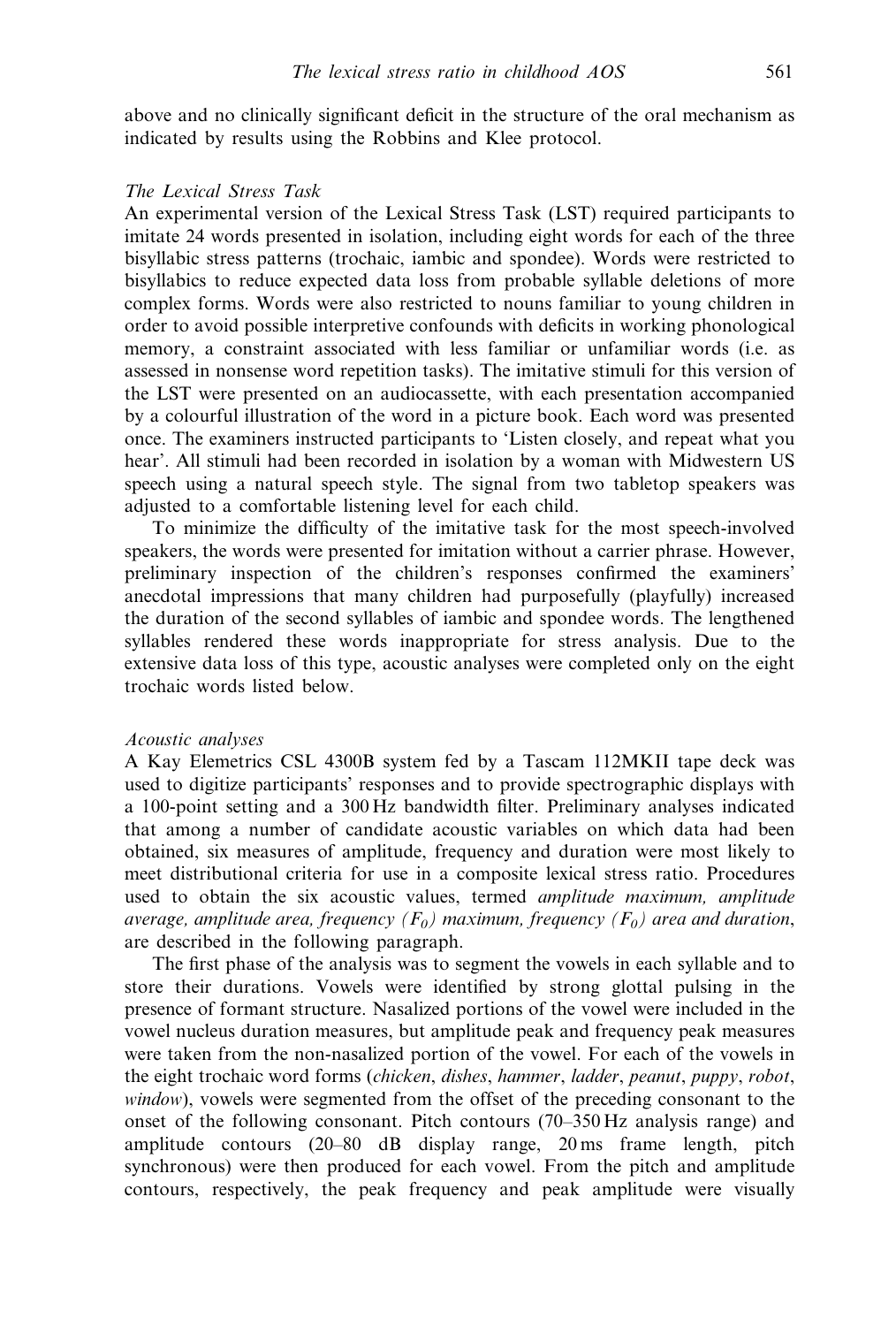identified. The measurement point was the segment in the vowel at which there was minimal interference from surrounding speech sounds and at which the formant structure of the vowel was relatively stable—typically near the temporal midpoint of the vowel. On the few occasions when a pitch contour could not be produced, the spectrogram was reproduced with 1024 points, and the peak frequency was computed at the point of maximum energy from the  $10<sup>th</sup>$  harmonic frequency divided by 10. Amplitude averages and frequency averages for each segmented vowel were computed within the CSL application. The amplitude area and frequency area were then derived by multiplying the amplitude average and frequency average by the corresponding vowel duration.

# Reliability estimate

A random sample of 377 (22%) of the original 1680 measurements (35 participants $\times$ eight trochaic words $\times$ two vowels per word $\times$ three acoustic variables [amplitude average,  $F_0$  average, duration]) was re-measured to estimate intrajudge and interjudge agreement. For the two persons who completed the original measurements, the ranges of the mean intrajudge differences and interjudge differences (divided respectively by a slash) on subsets of these data were as follows: amplitude = 0.4/0.9 dB to 0.8/1.3 dB,  $F_0 = 1.2/14$  Hz to 2.3/10.9 Hz and duration = 4/16 ms to 4/18 ms.

# Statistical analyses

Statistical analyses proceeded in four phases. First, ratios were obtained for each of the six acoustic variables per individual for each of the eight trochaic words. The eight ratios per individual were then averaged, providing an average ratio per individual. These ratios reflected the value for the strong (first) syllable divided by the corresponding value for each weak (second) syllable.

Second, a common factor analysis model was used to obtain a single aggregate composite score for the trochaic ratio averages. The factor analysis was conducted using information from each of the six acoustic variables for each of the 35 speakers. All variables loaded positively on a single dimension defined as stress (frequency area $=0.831$ , amplitude area $=0.861$ , duration $=0.515$ , frequency maximum $=0.025$ , amplitude average $=0.025$  and amplitude maximum=0.021), but only the first three variables loaded significantly ( $p < 0.05$ , Wald test), accounting for approximately 64% of the variance. The variables of frequency maximum, amplitude average and amplitude maximum were therefore eliminated.

Third, factor regression scores were obtained on the three significant variables, and the composite score for each speaker was defined as the Lexical Stress Ratio (LSR). The LSR for each individual was defined as  $LSR_i = C_1S_{1i} + C_2S_{2i}$  $C_2S_{2i}+C_3S_{3i}$ , where  $C_1$ ,  $C_2$  and  $C_3$  were the factor regression scores for the three acoustic measures (frequency area $=0.490$ , amplitude area $=0.507$  and duration  $(0.303)$ , and S was the averaged ratio score for individual (i) for each acoustic measure.

Because inferential statistics were not appropriate for the present data (due to the directional interest in both low and high LSRs), the fourth step was simply to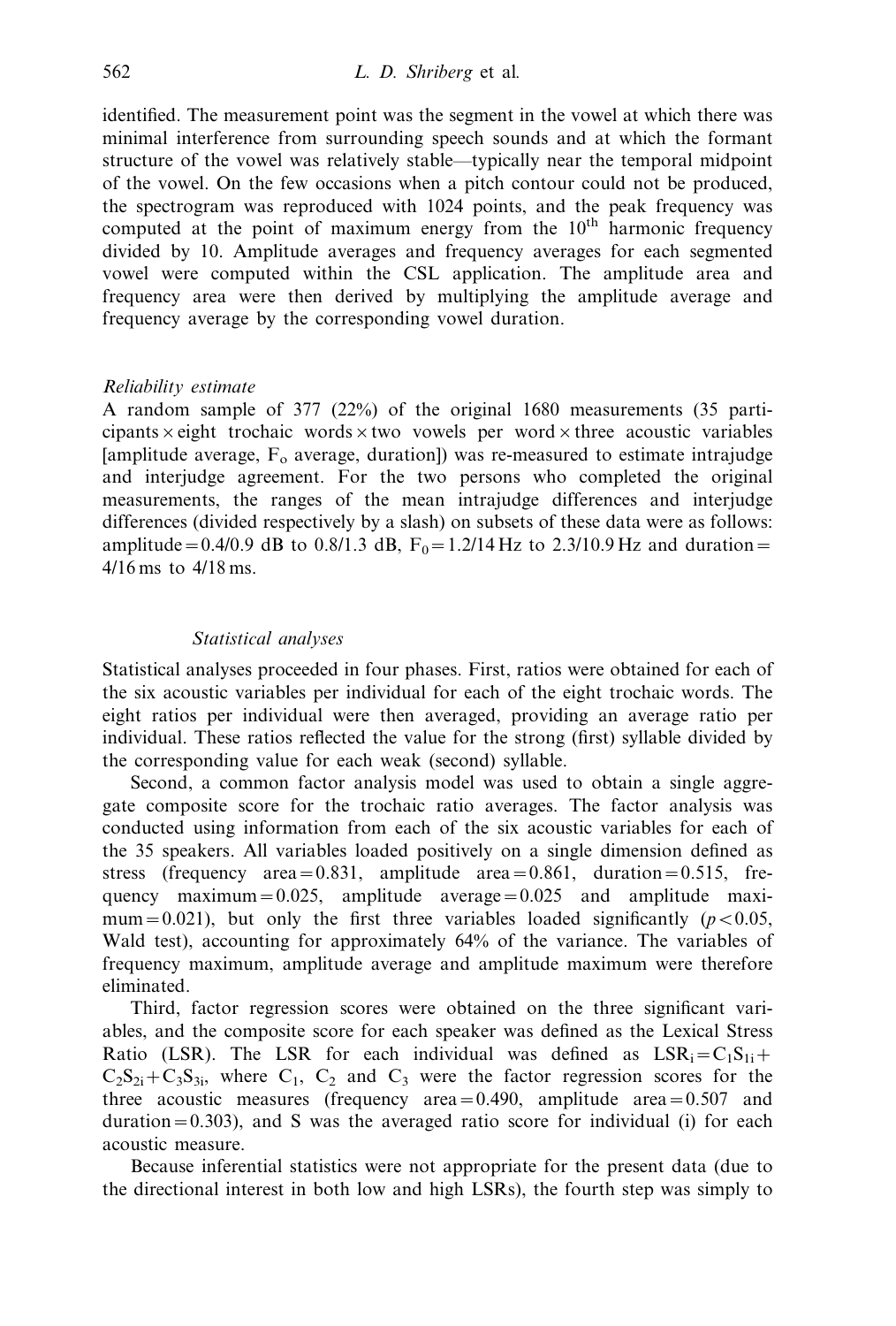rank-order the distribution of LSR values. As described previously, excessive stress on the normally stressed syllable (yielding a relatively high LSR) would be viewed as more consistent with a deficit in speech motor control. In contrast, reduced stress on the normally stressed syllable (yielding a relatively low LSR) would be viewed as support for a representational deficit as the psycholinguistic locus in children with sAOS.

#### Results

# Question 1: do the LSRs of children with sAOS differ from those of children with SD?

Table 2 includes the distribution of LSR values ordered from highest to lowest for the 35 participants. The ratios ranged from a high of 1.65 to a low of 0.64  $(mean = 0.96, median = 0.94, standard deviation = 0.20, skew = 1.18, kurto$  $sis = 3.34$ ). Findings from a normality test for the distribution of LSR scores shown in table 2 (Anderson-Darling) did not reject the hypothesis of normality  $(A<sup>2</sup>=0.466, p=0.237)$ . Thus, the distribution of scores met criteria for parametric analysis, although the kurtosis value of 3.34 indicated that the shape of the LSR distribution was somewhat flat.

Other relevant demographic and speech information about the participants is provided in table 2, including their status on the six criteria for sAOS used by the two investigator groups. Correlational analyses indicated that LSR was not significantly associated with participants' ages  $(r=-0.179, p=0.30)$  or their speech status at the time they were tested for the present study (Percentage of Consonants Correct:  $r=0.143$ ,  $p=0.413$ ; Intelligibility Index:  $r=0.173$ ,  $p=0.320$ ).

Because the LSR distribution was more flat than desirable for use of parametric cut-off criteria, a non-parametric approach was used to determine which LSR values met a conservative criterion for 'atypical' lexical stress. The upper and lower extremes of the distribution were defined as values above the  $92<sup>nd</sup>$  percentile and values below the  $8<sup>th</sup>$  percentile, respectively. Such values are approximately equivalent to two standard deviations above and below the mean. Based on these cut-off points, the expected number of the 24 participants with speech delay (SD) that would be in either atypical area of the LSR distribution by chance would be 3.8 (i.e. 2 [0.08  $\times$  24] = 3.8). The number of the 11 participants with sAOS that would be expected in either atypical LSR area by chance would be 1.8 (i.e. 2  $[0.08 \times 11] = 1.8$ .

As shown in table 2, five of the six most extreme LSR values (three highest, three lowest) were from speakers in the sAOS group. Compared to the number of speakers with sAOS that would have occurred by chance in these areas of the distribution (1.8 speakers or 16%), the obtained finding of 5 of the 11 (46%) sAOS speakers in these atypical areas was statistically significant  $(\chi^2 \text{ [df, 1]} = 9.052,$  $p<0.003$ ). Thus, in response to the first question posed of the LSR metric, the LSRs of speakers classified as sAOS were different from those of speakers classified as speech delayed. Specifically, the LSRs of significantly more speakers with sAOS than expected by chance were among both the largest and smallest LSRs obtained for this sample of 35 speakers.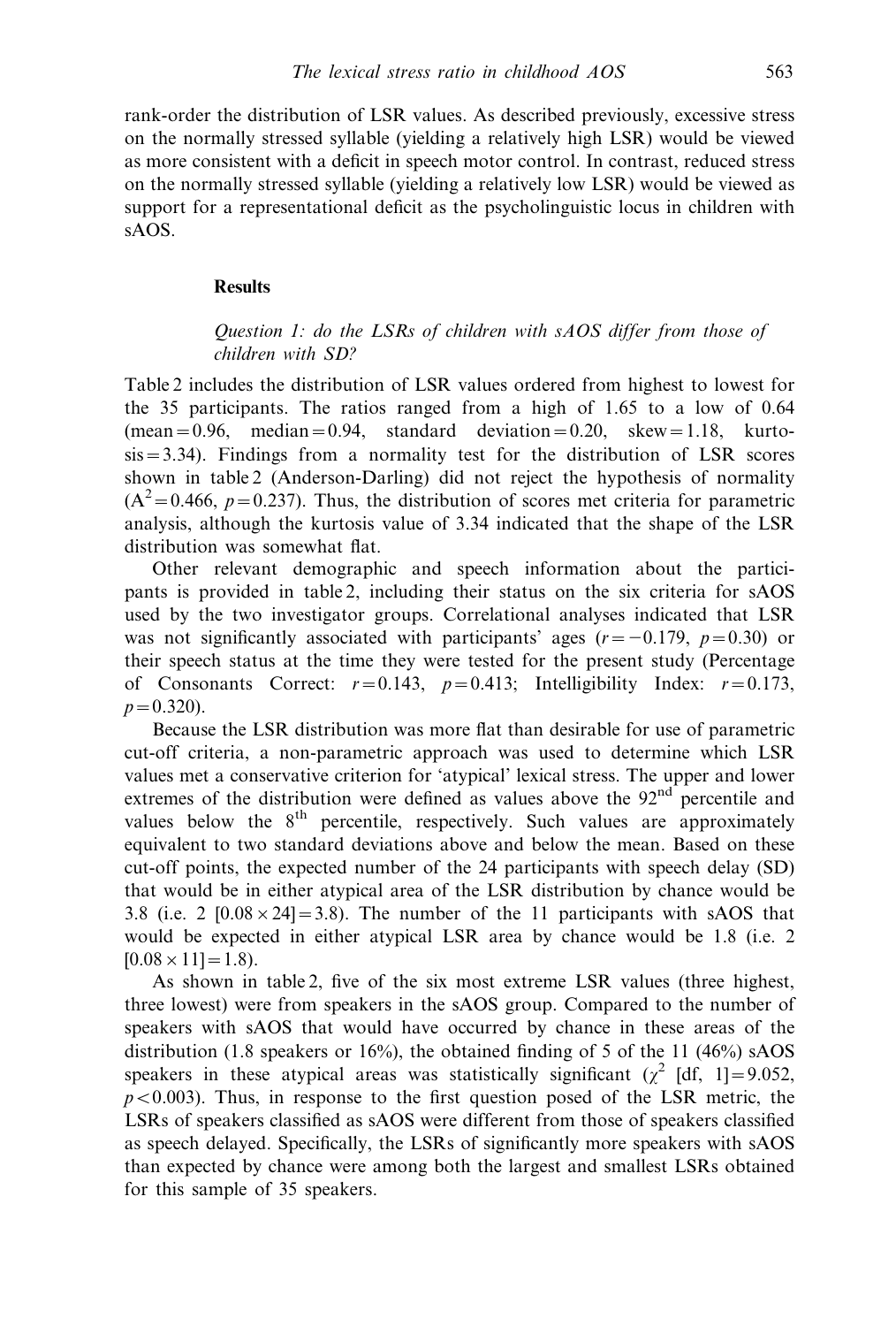|                               |                            |                            |                            |                   |                            |                    |                              |                      |                                   |                                   |                     | Inclusionary Criteria for Participants with sAOS |                                   |               |  |  |
|-------------------------------|----------------------------|----------------------------|----------------------------|-------------------|----------------------------|--------------------|------------------------------|----------------------|-----------------------------------|-----------------------------------|---------------------|--------------------------------------------------|-----------------------------------|---------------|--|--|
| Partici-<br>pant No.          |                            |                            |                            |                   |                            |                    |                              |                      |                                   | Madison Criteria                  | Pittsburgh Criteria |                                                  |                                   |               |  |  |
|                               |                            |                            |                            | Participants      |                            |                    |                              |                      |                                   | Suprasegmental                    |                     | Segmental                                        | Suprasegmental                    |               |  |  |
|                               | Lexical<br>Stress<br>Ratio | <b>SD</b>                  | Group<br>sAOS              | Age<br>(yrs;mos)  | $\mathbf M$                | Sex<br>$\mathbf F$ | Speech<br>PCC<br><b>PCCR</b> |                      | Segmental<br>Error<br>Consistency | Sound/<br>Syllable<br>Segregation | <b>Stress</b>       | Rate<br>and<br>Precision                         | Sound/<br>Syllable<br>Transitions | <b>Stress</b> |  |  |
| $\overline{\mathbf{c}}$       | 1.65<br>1.27               |                            | $\mathbf X$<br>$\mathbf X$ | 6;0<br>5;10       | $\mathbf X$<br>$\mathbf X$ |                    | 81.7<br>95.1                 | 88.5<br>96.2         | $\mathbf X$                       |                                   |                     | $\mathbf X$<br>$\mathbf X$                       | $\mathbf X$<br>$\mathbf X$        | $\mathbf X$   |  |  |
| $\overline{\mathbf{3}}$       | 1.23                       |                            | $\mathbf X$                | 3:3               | $\mathbf X$                |                    | 57.6                         | 63.8                 | $\mathbf X$                       | X                                 | $\mathbf X$         | $\mathbf X$                                      | $\mathbf X$                       | $\mathbf X$   |  |  |
| $\overline{\mathcal{A}}$<br>5 | 1.14<br>1.13               | $\mathbf X$<br>$\mathbf X$ |                            | 3;5<br>3;4        | $\mathbf X$<br>$\mathbf X$ |                    | 83.9<br>78.7                 | 87.7<br>82.5         |                                   |                                   |                     |                                                  |                                   |               |  |  |
| 6<br>$\sqrt{ }$               | 1.13<br>1.09               | $\mathbf X$<br>$\mathbf X$ |                            | 8;5<br>5;11       | $\mathbf X$                | X                  | 92.0<br>78.7                 | 96.7<br>86.5         |                                   |                                   |                     |                                                  |                                   |               |  |  |
| $\,$ 8 $\,$<br>9              | 1.07<br>1.07               | $\mathbf X$<br>$\mathbf X$ |                            | 5;3<br>3;7        | $\mathbf X$<br>X           |                    | 95.7<br>63.9                 | 96.6<br>71.9         |                                   |                                   |                     |                                                  |                                   |               |  |  |
| 10<br>11                      | 1.05<br>1.03               | $\mathbf X$                | $\boldsymbol{\mathrm{X}}$  | 3;4<br>9:5        | $\mathbf X$<br>$\mathbf X$ |                    | 71.9<br>90.8                 | 88.9<br>95.7         |                                   |                                   | X                   |                                                  | $\mathbf X$                       | $\mathbf X$   |  |  |
| 12<br>13                      | 1.01<br>1.00               | $\mathbf X$                | $\bf X$                    | 6;5<br>12;0       | $\mathbf X$<br>$\mathbf X$ |                    | 53.4<br>90.5                 | 54.1<br>97.3         |                                   |                                   |                     | X                                                | $\bar{X}$                         | $\bf{X}$      |  |  |
| 14<br>15                      | 0.99<br>0.96               | $\mathbf X$<br>$\mathbf X$ |                            | 9:5<br>8;10       |                            | X<br>X             | 96.6<br>99.1                 | 97.7<br>99.1         |                                   |                                   |                     |                                                  |                                   |               |  |  |
| 16<br>17                      | 0.96<br>0.94               | $\mathbf X$<br>$\mathbf X$ |                            | 4;6<br>7:10       | $\mathbf X$<br>$\bf{X}$    |                    | 77.3<br>97.9                 | 83.0<br>99.2         |                                   |                                   |                     |                                                  |                                   |               |  |  |
| 18                            | 0.94<br>0.93               | $\mathbf X$<br>$\mathbf X$ |                            | 8;3               | $\mathbf X$<br>$\mathbf X$ |                    | 87.5<br>92.2                 | 94.7<br>93.9         |                                   |                                   |                     |                                                  |                                   |               |  |  |
| 19<br>20                      | 0.93                       | $\mathbf X$                |                            | 5;10<br>6;3       | $\mathbf X$                |                    | 86.4                         | 91.7                 |                                   |                                   |                     |                                                  |                                   |               |  |  |
| 21<br>22<br>23                | 0.91<br>0.91<br>0.89       | $\mathbf X$<br>$\mathbf X$ | X                          | 8:2<br>3;6<br>7:2 | $\mathbf X$<br>$\mathbf X$ | X                  | 75.8<br>70.4<br>87.1         | 82.1<br>74.3<br>92.2 | $\mathbf X$                       | $\mathbf X$                       | $\mathbf X$         |                                                  |                                   | $\mathbf X$   |  |  |

Table 2. Summary of the Lexical Stress Ratio (LSR) findings for participants in the two speaker groups (SD: Speech Delay; sAOS: Suspected Apraxia of Speech) and inclusionary criteria used by the two investigator groups. The LSR values are ranked from highest to lowest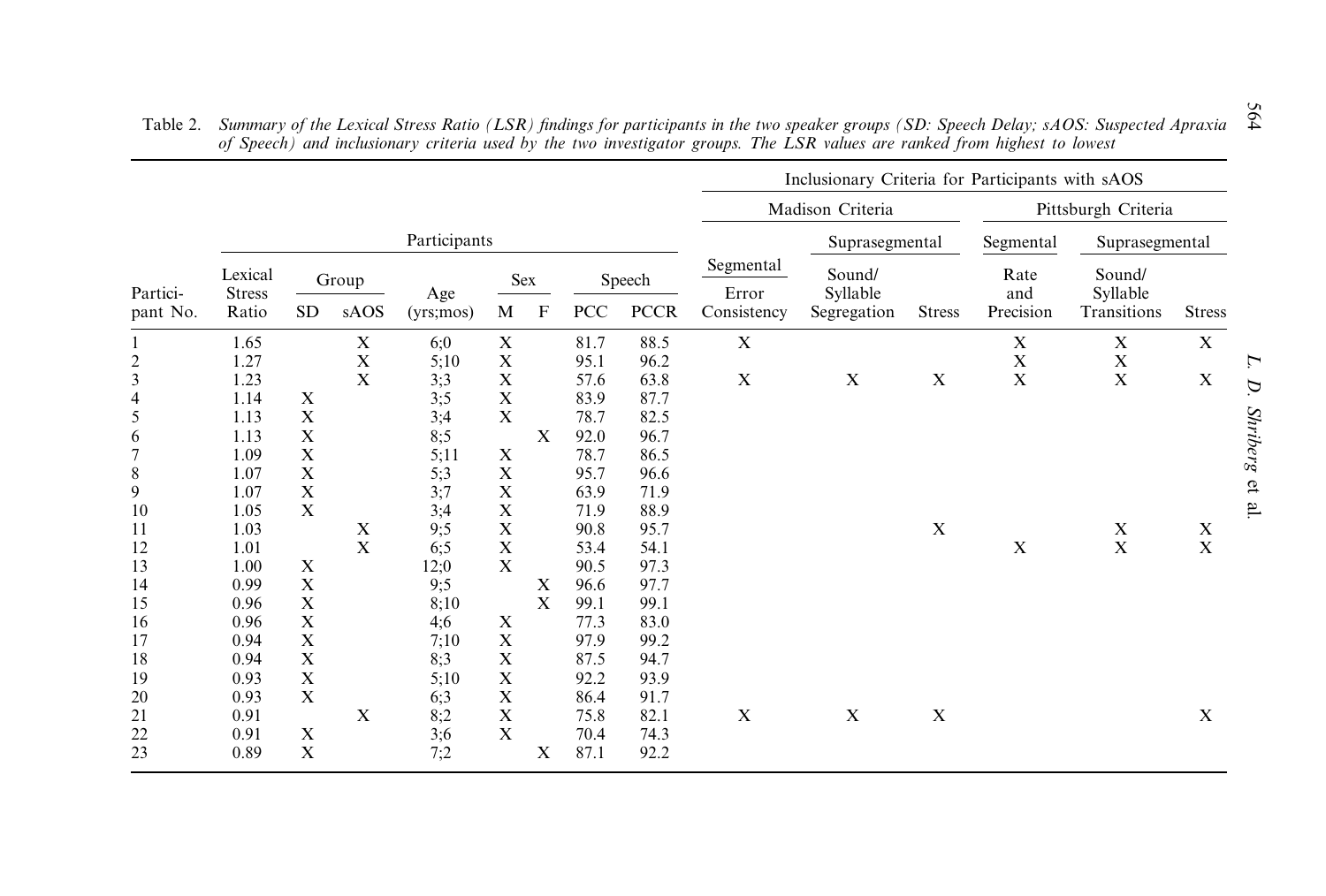|                      |                                   |                   |           |              |             |        |             |                    | Inclusionary Criteria for Participants with sAOS |                  |                |                     |                |             |  |  |  |
|----------------------|-----------------------------------|-------------------|-----------|--------------|-------------|--------|-------------|--------------------|--------------------------------------------------|------------------|----------------|---------------------|----------------|-------------|--|--|--|
| Partici-<br>pant No. |                                   |                   |           |              |             |        |             |                    |                                                  | Madison Criteria |                | Pittsburgh Criteria |                |             |  |  |  |
|                      |                                   |                   |           | Participants |             |        |             |                    |                                                  |                  | Suprasegmental |                     | Suprasegmental |             |  |  |  |
|                      | Lexical<br>Group<br><b>Stress</b> |                   | Age       | <b>Sex</b>   |             | Speech |             | Segmental<br>Error | Sound/<br>Syllable                               |                  | Rate<br>and    | Sound/<br>Syllable  |                |             |  |  |  |
|                      | Ratio                             | <b>SD</b><br>sAOS | (yrs;mos) | M            | F           | PCC    | <b>PCCR</b> | Consistency        | Segregation                                      | <b>Stress</b>    | Precision      | Transitions         | <b>Stress</b>  |             |  |  |  |
| 24                   | 0.89                              |                   | X         | 8:3          | X           |        | 85.6        | 89.6               |                                                  |                  |                | X                   | X              | $\mathbf X$ |  |  |  |
| 25                   | 0.88                              | X                 |           | 6:2          | $\mathbf x$ |        | 87.2        | 94.0               |                                                  |                  |                |                     |                |             |  |  |  |
| 26                   | 0.84                              | X                 |           | 3:7          |             | X      | 85.0        | 89.3               |                                                  |                  |                |                     |                |             |  |  |  |
| 27                   | 0.82                              | $\mathbf{X}$      |           | 9;6          |             | X      | 98.0        | 98.2               |                                                  |                  |                |                     |                |             |  |  |  |
| 28                   | 0.80                              |                   | X         | 5;8          | X           |        | 85.2        | 91.2               | X                                                |                  | X              |                     |                |             |  |  |  |
| 29                   | 0.80                              | X                 |           | 8:11         |             | X      | 81.8        | 86.8               |                                                  |                  |                |                     |                |             |  |  |  |
| 30                   | 0.75                              |                   | X         | 7:2          | X           |        | 84.5        | 91.1               |                                                  |                  |                | X                   | X              |             |  |  |  |
| 31                   | 0.74                              | X                 |           | 6:2          | X           |        | 70.6        | 78.0               |                                                  |                  |                |                     |                |             |  |  |  |
| 32                   | 0.72                              | $\mathbf X$       |           | 4;9          | X           |        | 85.2        | 92.6               |                                                  |                  |                |                     |                |             |  |  |  |
| 33                   | 0.71                              |                   | X         | 7:0          | $\mathbf x$ |        | 77.0        | 91.9               |                                                  |                  | X              | X                   | X              | X           |  |  |  |
| 34                   | 0.65                              | X                 |           | 5:7          |             | X      | 98.1        | 99.2               |                                                  |                  |                |                     |                |             |  |  |  |
| 35                   | 0.64                              |                   | X         | 10;10        |             | X      | 86.1        | 90.0               |                                                  |                  | X              | X                   | X              | X           |  |  |  |

Table 2. (Continued)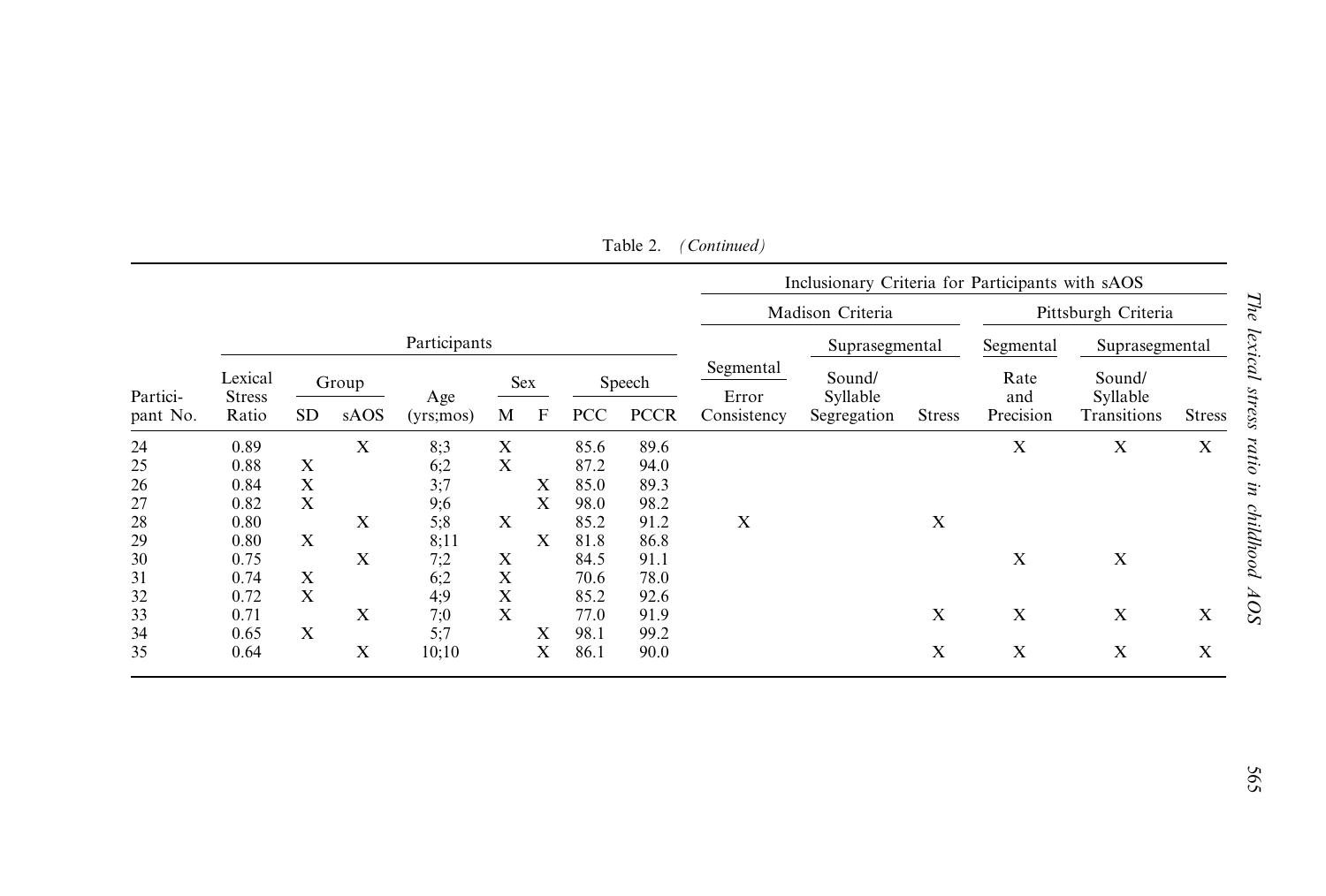Question 2: Are findings for the speakers with sAOS more consistent with possible deficits in speech motor control processes or in representational processes?

Five of the 11 children meeting study criteria for sAOS had LSR values at one or the other range of the distribution defined as atypical. Thus, findings offer potential support for either perspective on the source of perceived stress differences in some children with sAOS. Some simple descriptive analyses were completed to identify possible trends in the table 2 data – information that might aid in the interpretation of findings. In order to use the available information from all 11 participants meeting criteria for sAOS, these participants were divided into three subgroups based on their LSR scores. Participants number 1, 2 and 3 clearly comprised the high group (LSR range =  $1.23-1.65$ ); participants 11, 12, 21 and 24 were placed in a middle group (LSR range $=0.89-1.03$ ); and participants 28, 30, 33 and 35 were aggregated as the *low* group (LSR range  $= 0.64 - 0.80$ ).

Inspection of the demographic, speech and diagnostic criteria data in table 2 for speakers in the three LSR groups did not suggest the presence of clear trends. Specifically, consistent with the preliminary analyses indicating that age and LSR values were essentially uncorrelated, there were relatively younger and older children in each of the three LSR subgroups. There was also at least one speaker in each of the three subgroups who had relatively low or high scores on each of the two indices of speech involvement. Finally, LSR scores (as divided into the three subgroups) were apparently unrelated to the investigators' classification criteria, as shown by the entries for the 11 children in the six right-most columns in table 2. Notice especially that the criterion of perceptually coded inappropriate stress was checked for speakers in all three LSR groups by each of the two investigator groups. Most of the other five inclusionary variables were also checked for participants whose LSR values fell into the high, middle and low ranges of the obtained distribution of LSR scores.

#### **Discussion**

The primary diagnostic-marker finding of this study is that a lexical stress task and a composite lexical stress ratio derived from three acoustic features are sensitive to stress differences in children with sAOS. Of the five children with sAOS (comprising 83% of the scores in the region of the LSR distribution defined as atypical), four (80%) were considered to have a deficit in stress as classified perceptually by one or both of the investigator groups. Comment on the implication of findings for assessment and theory begins with the consideration of some validity and reliability issues.

## Validity and reliability issues

#### Consensual validity

At the outset of this study, there was no attempt to develop a common set of descriptive features for sAOS to be used by the two investigator groups. Rather, it was decided that findings would have greater concurrent validity if based on the independent classifications of two investigator groups active in apraxia research. Although the classification decisions were similar for 30 of the 35 (86%) speakers (see table 2), differences on the classification of the target sAOS group are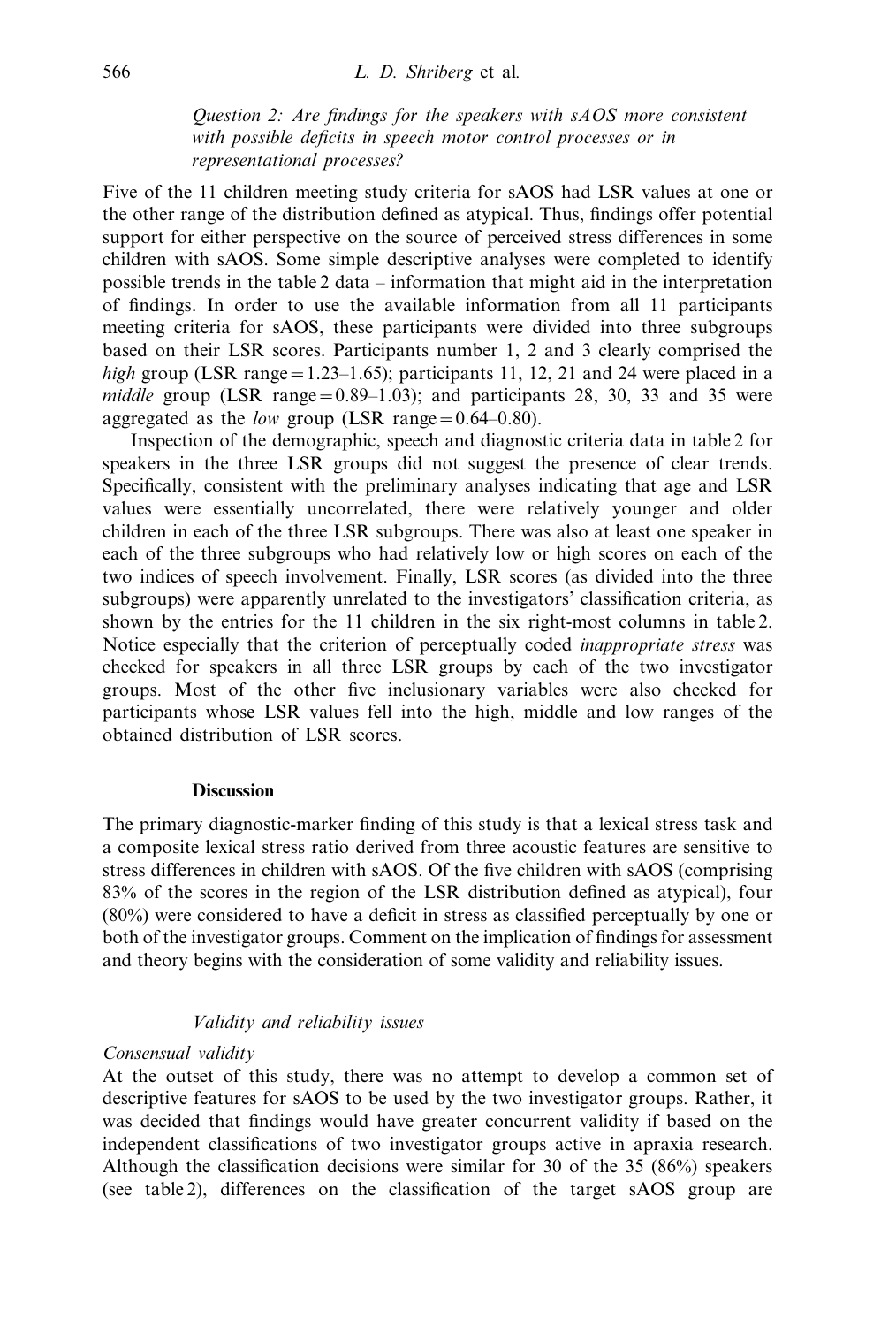consistent with the lack of consensus on which children should be classified as having apraxia of speech. Specifically, as percentaged on the 11 children who were classified as positive for sAOS by either investigator group, classification agreement was only 55% (i.e. the two groups agreed on six of the 11 sAOS classifications).

A substantial number of the between-group disagreements in sAOS classifications were likely attributed to the different sources of information used by each investigator group. The methodological procedure had each investigator group use whatever tasks were needed from the protocol to make an independent classification decision. The Pittsburgh investigators used information from both the speech and non-speech tasks in the protocol. Thus, their classification decisions were based on segmental and suprasegmental deficits observed in the conversational sample, the articulation test, as well as rate and precision deficits observed in the diadochokinetic tasks and the challenging syllable repetition tasks. Note that eight of the ten (80%) children classified as sAOS by the Pittsburgh group were considered positive for a deficit in rate and/or precision (table 2). The classifications of the Madison group, in contrast, were based on segmental and suprasegmental behaviours occurring in only the conversational speech sample or the articulation test. Of the seven sAOS classifications made by this group, six (86%) included a deficit in sentential or lexical stress.

The low rate of between-group agreements on the sAOS classifications also likely reflected differences in the perceptual criteria used in judging segmental and especially suprasegmental status. Notice in table 2 the seemingly similar suprasegmental variables assessed by the two investigator groups, including a speech-timing variable (Madison: sound/syllable segregations; Pittsburgh: sound/syllable transitions) and a stress variable. Although the domains were similar in title, agreement for the 11 children classified as sAOS by either group was only 18% (2/11) for the timing domain and 64% (7/11) for the stress domain.

These low rates of agreement are not encouraging from the perspective of consensual validity in the classification of sAOS, but there is a sense in which this information contributes concurrent validity support to the primary findings of this study. Notice in table 2 that there was 80% (4/5) classification agreement between investigator groups for the five participants with sAOS in the upper and lower atypical areas of the LSR distribution. Between-group agreement for the other six participants classified as sAOS, whose LSR scores were in the middle or typical range, was only 33% (2/6 agreements). Thus, in comparison to the substantial between-group consensus on the classification status of the five children with sAOS at the extremes of the distribution (i.e. possible true positives for CAS), the lack of agreement on the remaining six children could support a view that they were less likely to be true positives for CAS.

## Construct validity

Although the statistical findings support the diagnostic validity of the LSR marker, greater construct validity in the form of increased sensitivity to stress differences can probably be achieved for the Lexical Stress Task in several ways. First, inclusion of iambic forms (as originally intended in the stress task) would likely provide added sensitivity, given that iambic forms are marked relative to trochaic forms and hence typically acquired and mastered later (Kehoe, 1997; McGregor and Johnson, 1997; Goffman et al., 2002). Second, studies of larger numbers of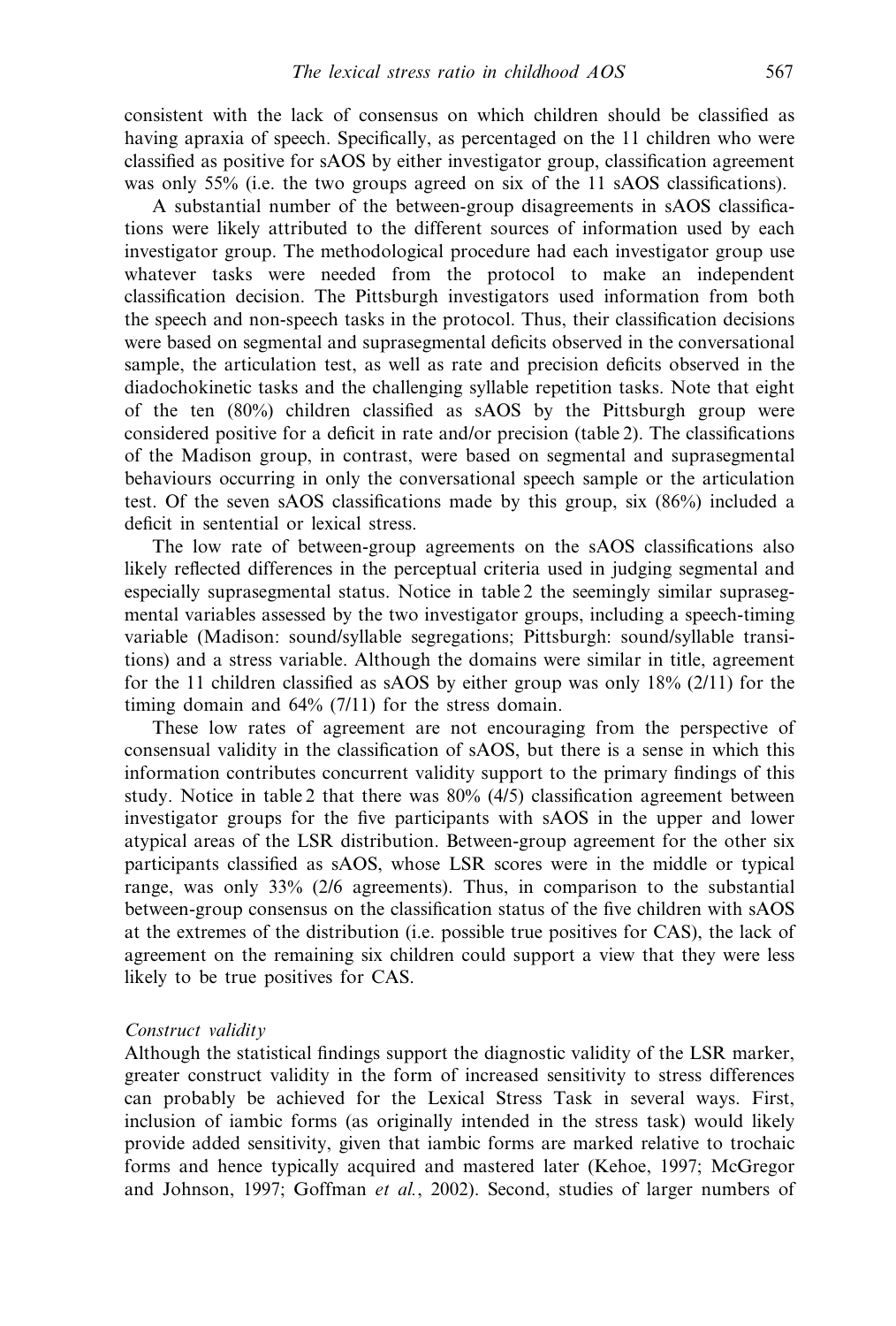children would be useful to develop LSR composites with more stable weightings across the three acoustic variables, including the possibility of a combined composite for trochaic and iambic word forms, if indicated. Third, word level analyses of future composite data are likely to indicate that certain words are contributing significantly to the composite scores, whereas other words contribute less and may actually diminish the sensitivity of the metric (cf., Skinder-Meredith et al., 2000). Finally, a computerized assessment approach could provide for more reliable and more efficient data presentation, acquisition and analysis, including increased motivational elements for participants and increased reliabilities and efficiencies of signal capture and signal processing.

#### Reliability

The reliability of classification decisions using diagnostic makers of sAOS such as those used in the present study can be improved. As with other perceptual data in communicative disorders, acoustic-aided instrumental methods and well developed training programs with ample exemplars can increase interjudge and intrajudge agreement on these variables. However, until a behavioural marker or biomarker for apraxia of speech is validated as necessary and sufficient, it is likely that independent estimates of the validity and reliability of classifications of children as having sAOS will remain at the levels observed in the current study.

# Summary

The primary finding of this study was that a composite acoustic measure of lexical stress obtained from imitative productions of eight trochaic words appears to be sensitive to the perceptual impression of a deficit in stress. Although findings were statistically significant, the challenge for both theory and method is to understand why some speakers with sAOS had LSR scores in the range defined as typical and others had LSR scores in the atypically excessive stress area or in the atypically reduced stress area. The answer to the first question involves the validity and methodological issues discussed above. One of many possible explanations for the mismatch between the perceptual and the acoustic data is that at least some of the six participants with apparently typical LSR scores may have had some perceptually evident form of a stress deficit that was not captured by the LSR procedure. Additional research should be able to determine if the problem is one of measurement, and if so, how to increase the sensitivity of the Lexical Stress Task and the Lexical Stress Ratio.

# Locus of the stress deficit in sAOS

The second question posed in this study addressed the possible psycholinguistic locus of a stress deficit that has been described as a prominent descriptive feature in most reports of children with sAOS. As concluded from indirect evidence in Shriberg and McSweeny (2002), the view proposed here is that the present findings are more consistent with a praxis deficit in pre-speech planning or programming stages (cf. Odell and Shriberg, 2001; figure 1) than with a representational deficit in the stress assignment of bisyllabic or multisyllabic words. This position is based on two observations about the findings shown in table 2.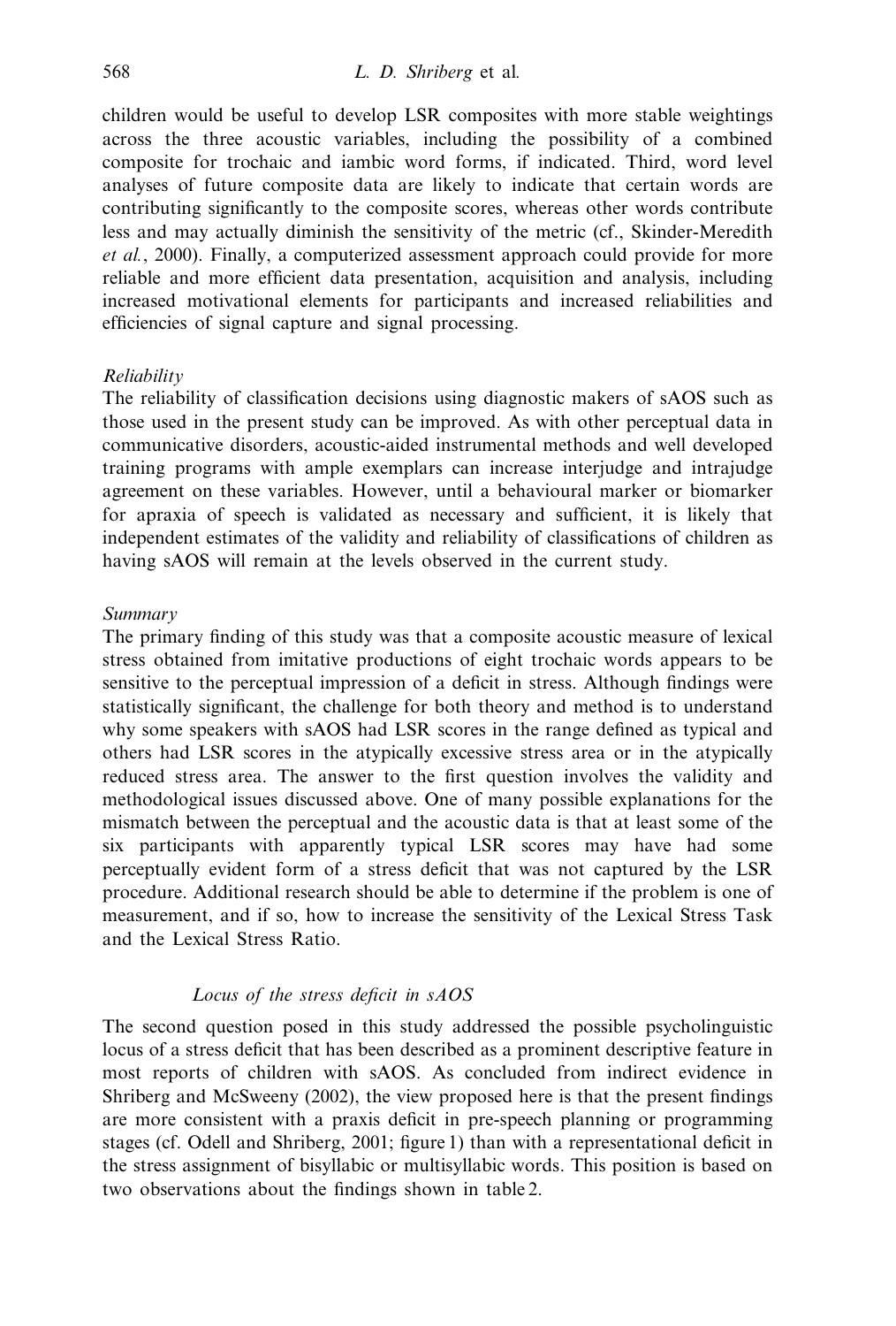## Distributional considerations

The LSR values in table 2 form a continuous distribution, with only the highest LSR value (1.65) at an appreciable distance from the next highest ranked value. A continuous distribution of stress ratios, with no appreciable discontinuity demarking typical from atypical composite stress ratios, would seem to be more consistent with functions obtained in the motor control literature than those associated with cognitive-linguistic variables. Specifically, if a deficit in the representation of stress was the source of the two lowest LSR values (i.e. reduced stress on the typically stressed syllable), one might expect to see a substantial discontinuity between these values and the typical values obtained by the speakers with SD. The rationale is that the values for linguistic representations are often modelled as binary features; in the present context, the stress assignment of constituent syllables in words would be represented as  $+$ stress or  $-$ stress. The aggregate influence on LSR scores from feature-based stress assignment would be predicted to sum to considerably lower LSR values than those observed for the low atypical values shown in table 2. In contrast, typical or atypical motor behaviours are generally modelled as continuously graded. Accordingly, the relatively continuous scores of the three participants with sAOS who had large stressed-tounstressed syllable ratios (i.e. excessive stress on the stressed syllable) would seem to be more consistent with the concept of a praxis deficit in speech motor control.

#### Subtype considerations

A second observation on the findings in table 2 concerns the proportion of participants classified as sAOS who had a deficit in stress as assessed in this study. Based on the perceptual data, nine of the 11 (82%) participants classified as sAOS had a deficit in stress. Based on the acoustic data, only five of the 11 participants (46%) classified perceptually as sAOS had LSR scores at either of the atypical ends of the distribution as defined in this study. As noted previously, these values are consistent with literature findings indicating that most, but not all, children with sAOS are perceived as having some type of prosodic involvement. In Shriberg et al. (1997c), a suggested way to accommodate such findings was to consider the possibility of subtypes of apraxia of speech. The proposal was that some children with sAOS may have a praxis disorder underlying speech change, and others may have a representational (i.e. linguistic) disorder in which sentential and lexical stress assignment are not well developed or sufficiently stable for veridical retrieval.

We now have a different perspective on the prior proposal of subgroups to accommodate the present and prior findings. First, based on findings reviewed previously, it is more correct to conclude that not all children with sAOS have a stress deficit at the time they are assessed. There is increasing evidence from both case studies and case-control designs that both segmental and suprasegmental deficits in sAOS abate over time at more significant rates than proposed in earlier literature. Significant and welcome explanatory factors may include the greater availability of informative diagnostic and referral information from internet sources as well as improved early identification and treatment of children with suspected apraxia of speech by the clinical speech pathology community.

Second, and more pointedly, it is more parsimonious to envision one praxis disorder with varying severity of expression and varying topologic effects, than to envision two subtypes of apraxia, only one of which involves stress deficits.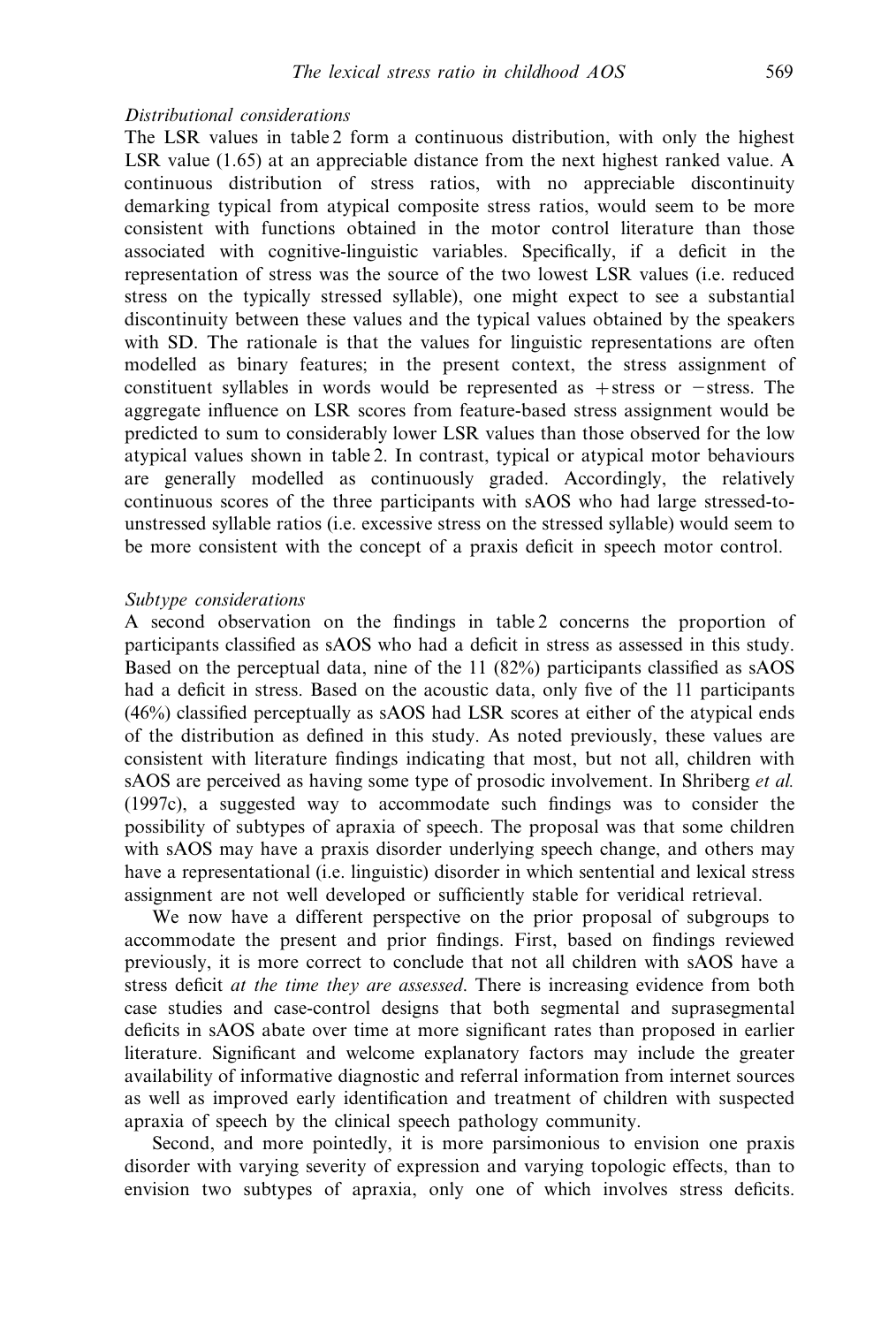Particularly as apraxia of speech is likely to be genetically transmitted, the concept of variability of expression in topology (as well as variability of expression in severity) is consistent with a monogenetic disorder inherited in Mendelian fashion.

Notice in table 2 that of the nine participants whose stress was considered involved by either or both of the investigator groups, eight participants (89%) also had one or more segmental variables perceived as involved. The parsimony criterion would seek a common explanatory concept for columns of data that are this highly associated. The other causal possibility (in addition to chance association) is that one variable causes the other (i.e. typically that speech deficits lead to compensatory prosody deficits). This latter compensatory or treatmentmediated view of prosodic deficits in childhood apraxia of speech was discussed in detail in Shriberg et al. (1997c). Several types of counter-evidence were offered to suggest that this causal perspective is not tenable in childhood apraxia of speech, mostly based on data indicating that inappropriate prosody is observed in the earliest speech attempts of children with sAOS and that it persists well after speech errors have normalized (cf. Piggott and Kessler Robb, 1999). Thus, in comparison to a subtypes perspective, these several appeals to parsimony are proposed as support for the alternative concept of childhood apraxia of speech as a unitary disorder of speech praxis with variable severity of expression and variable error topology.

#### **Conclusion**

The primary findings of this study support the potential utility of relatively straightforward acoustic markers to identify children with suspected apraxia of speech. The source of the inconsistent realization of lexical stress by at least some speakers with sAOS is proposed to be consistent with the construct of an inherited praxis disorder in speech motor control. Research needs include additional development and cross-validation of a lexical stress task that can be used to explore genotype-phenotype relationships in molecular genetics studies of childhood apraxia of speech. Several such studies are in progress, including improved methods that use computerized acquisition approaches and will provide reference samples from typical speakers, If such studies continue to support a stress deficit as a core descriptive feature of childhood apraxia of speech, a clinical challenge will be to determine intervention techniques that best address linguistic stress in the context of a child's associated speech, language and social adjustment needs.

#### Acknowledgements

Our sincere thanks to the speech-language pathologists at the Children's Hospital of Pittsburgh who helped us identify participants for this study and to the children and their parents who volunteered their time to participate in this project. Thanks also to our laboratory colleagues and collaborators in Pittsburgh, Madison and Cleveland for their assistance and contributions at different stages of the project, including Lisa Freebairn, Sharon Gretz, Sheryl Hall, Barbara Lewis, Tammy Nash, Dayna Pitcairn, Carmen Rasmussen, Heather Rusiewicz, Alison Scheer, Jennine Sprangers, David Wilson and Marie Wirka. Special thanks to Jordan Green and Peter Flipsen Jr. for helpful editorial comments and to Katherina Hauner for significant editorial suggestions and assistance. This research is supported by the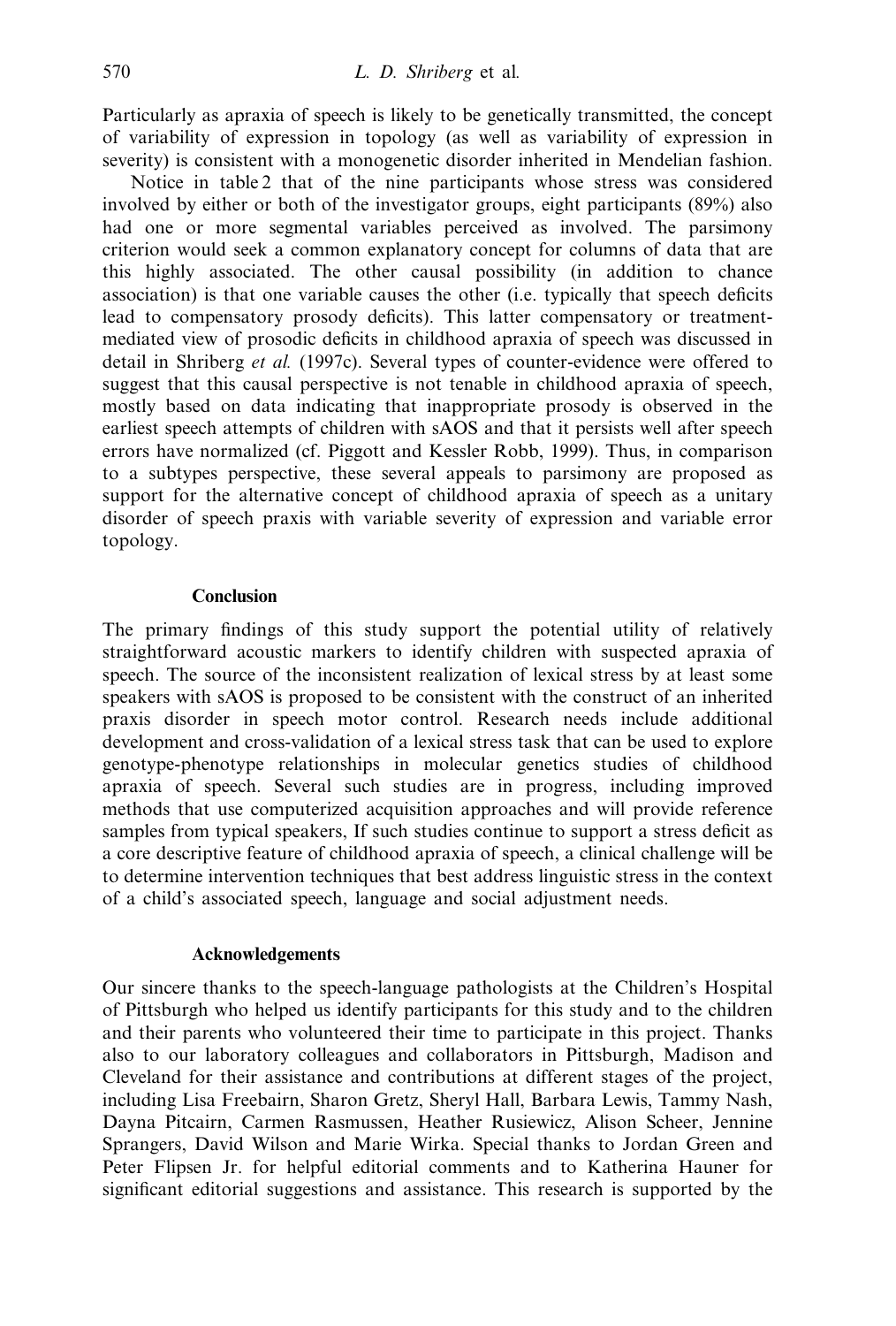National Institute on Deafness and Other Communicative Disorders, NIDCD DC00496.

#### References

- ALCOCK, K. J., PASSINGHAM, R. E., WATKINS, K. E. and VARGHA-KHADEM, F., 2000a, Oral dyspraxia in inherited speech and language impairment and acquired dysphasia. Brain and Language, 75, 17–33.
- ALCOCK, K. J., PASSINGHAM, R. E., WATKINS, K. E. and VARGHA-KHADEM, F., 2000b, Pitch and timing abilities in inherited speech and language impairment. Brain and Language, 75, 34–46.
- AUSTIN, D. and SHRIBERG, L. D., 1996, Lifespan reference data for ten measures of articulation competence using the Speech Disorders Classification System (SDCS), Tech. Rep. No. 3 (Phonology Project, Waisman Center, University of Wisconsin-Madison).
- AYRES, A. J., 1985, Developmental Dyspraxia and Adult-onset Apraxia (Torrance, CA: Sensory Integration International).
- BELTON, E., SALMOND, C. H., WATKINS, K. E., VARGHA-KHADEM, F. and GADIAN, D. G., 2003, Bilateral brain abnormalities associated with dominantly inherited verbal and orofacial dyspraxia. Human Brain Mapping, 18, 194–200.
- BISHOP, D. V. M., 2002, Motor immaturity and specific speech and language impairment: evidence for a common genetic basis. American Journal of Medical Genetics, 114, 56– 63.
- CAMPBELL, T. F., 2002, Apraxia of speech in children: A primary deficit of intra- and intersyllabic timing and transition. Paper presented at the 2002 Symposium on Childhood Apraxia of Speech, Scottsdale, AZ, March.
- CARUSO, A. J. and STRAND, E. A., 1999, Clinical Management of Motor Speech Disorders in Children (New York: Thieme).
- CRARY, M. A., 1993, Developmental Motor Speech Disorders (San Diego, CA: Singular Publishing Group).
- DAVIS, B. L., JAKIELSKI, K. J. and MARQUARDT, T. P., 1998, Developmental apraxia of speech: determiners of differential diagnosis. Clinical Linguistics and Phonetics, 12, 25–46.
- EDWARDS, J., FOURAKIS, M., BECKMAN, M. E. and FOX, R. A., 1999, Characterizing knowledge deficits in phonological disorders. Journal of Speech, Language, and Hearing Research, 42, 169–186.
- GERNSBACHER, M. A. and GOLDSMITH, H. H., 2002, Toward a dyspraxic subtype of autism spectrum disorder: a research hypothesis. Unpublished manuscript.
- GOFFMAN, L., 1999, Prosodic influences on speech production in children with specific language impairment and speech deficits: kinematic, acoustic, and transcription evidence. Journal of Speech, Language, and Hearing Research, 42, 1499–1517.
- GOFFMAN, L., CHAKRABORTY, R. and VINK, L., 2002, *Physiologic indices of prosodic structure*. Paper presented at the 2002 Joint Conference of the 9<sup>th</sup> International Congress for the Study of Child Language and the Symposium on Research in Child Language Disorders, Madison, WI, July.
- GOFFMAN, L. and MALIN, C., 1999, Metrical effects on speech movements in children and adults. Journal of Speech, Language, and Hearing Research, 42, 1003–1015.
- GUYETTE, T. W. and DIEDRICH, W. M., 1981, A critical review of developmental apraxia of speech. In N. J. Lass (Ed.), Speech and Language: Advances in basic research and practice, Volume 5 (New York: Academic Press), pp. 1–49.
- HALL, P. K., JORDAN, L. S. and ROBIN, D. A., 1993, Developmental Apraxia of Speech: Theory and clinical practice (Austin, TX: Pro-Ed).
- HANSEN, T. W., HENRICHSEN, B., RASMUSSEN, R. K., CARLING, A., ANDRESSEN, A. B. and SKJELDAL, O., 1996, Neuropsychological and linguistic follow-up studies of children with galactosaemia from an unscreened population. Acta Padiatrica, 85, 1197–201.
- HAYDEN, D. and SQUARE, P., 1999, Verbal Motor Production Assessment for Children (San Antonio, TX: The Psychological Corporation).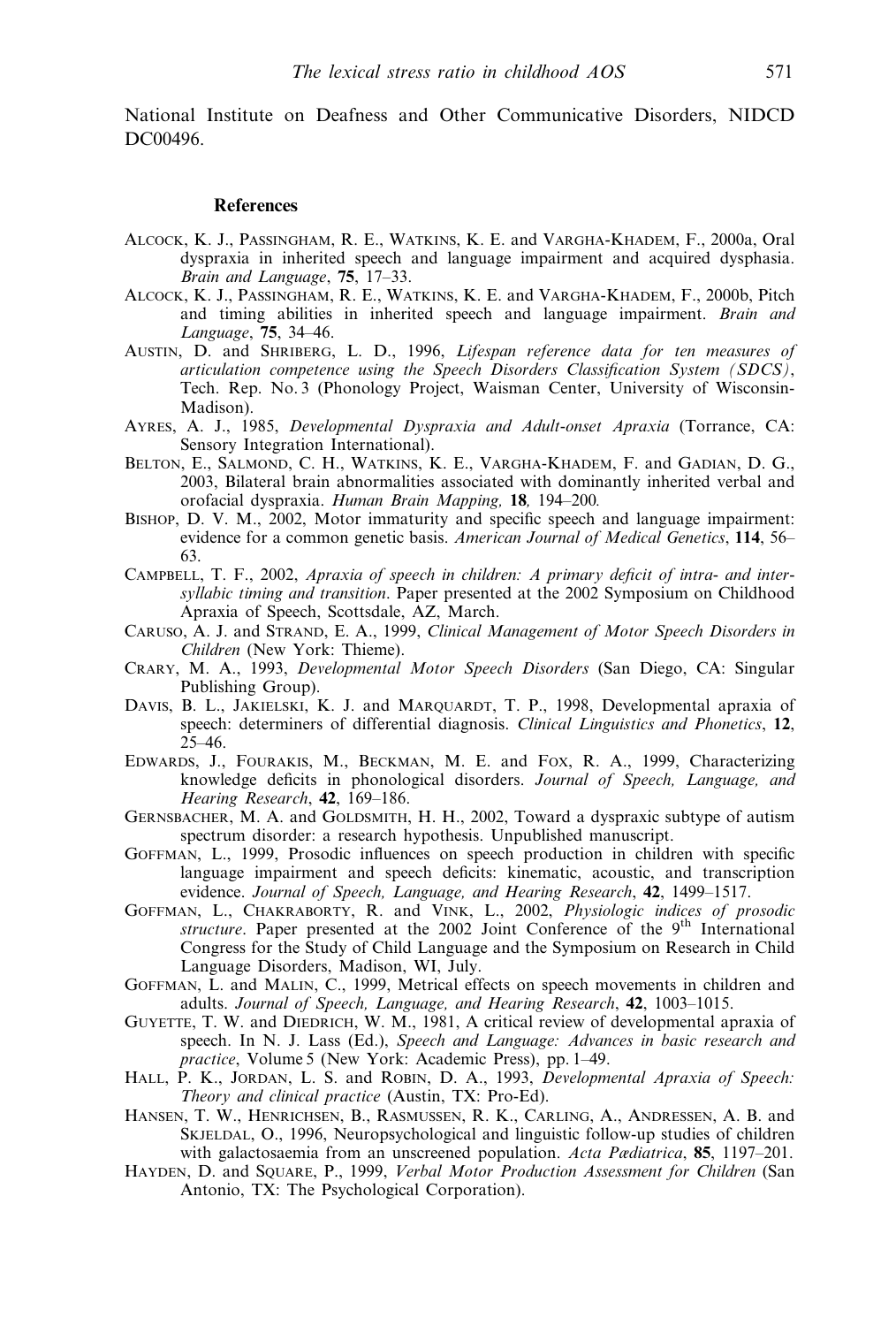- KEHOE, M., 1997, Stress error patterns in English-speaking children's word productions. Clinical Linguistics and Phonetics, 11, 389–409.
- KEHOE, M., 1998, Support for metrical stress theory in stress acquisition. Clinical Linguistics and Phonetics, 12, 1–24.
- KEHOE, M., STOEL-GAMMON, C. and BUDER, E. H., 1995, Acoustic correlates of stress in young children's speech. Journal of Speech and Hearing Research, 38, 338–350.
- LAI, C. S. L., FISHER, S. E., HURST, J. A., LEVY, E. R., HODGSON, S., FOX, M., JEREMIAH, S., POVEY, S., JAMISON, D. C., GREEN, E. D., VARGHA-KHADEM, F. and MONACO, A. P., 2000, The SPCH1 region on human 7q31: genomic characterization of the critical interval and localization of translocations associated with speech and language disorder. American Journal of Human Genetics, 67, 357-368.
- LAI, C. S. L., FISHER, S. E., HURST, J. A., VARGHA-KHADEM, F. and MONACO, A. P., 2001, A forkhead-domain gene is mutated in a severe speech and language disorder. Nature, 413, 519-523.
- LEVELT, W. J. M., 1989, Speaking: From intention to articulation (Cambridge, MA: The MIT Press).
- LEWIS, B. A., FREEBAIRN, L. A., HANSEN, A. C. and TAYLOR, H. G., 2002, School-age followup of children with apraxia of speech. Paper presented at the 2002 Joint Conference of the 9th International Congress for the Study of Child Language and the Symposium on Research in Child Language Disorders, Madison, WI, July.
- LEWIS, B. A., FREEBAIRN, L. A., TAYLOR, H. G., HANSEN, A., SHRIBERG, L. D., DAWSON, D. V. and IYENGAR, S., 2001, Family pedigrees of children with suspected developmental apraxia of speech. Paper presented at the Annual Convention of the American Speech-Language-Hearing Association, New Orleans, LA, November.
- LOVE, R. J. and WEBB, W. G., 2001, Neurology for the Speech-language Pathologist (Woburn, MA: Butterworth-Heinemann).
- MCCABE, P., ROSENTHAL, J. B. and MCLEOD, S., 1998, Features of developmental dyspraxia in the general speech-impaired population? Clinical Linguistics and Phonetics, 12, 105–126.
- MCGREGOR, K. K., 1997, Prosodic influences in children's grammatical morphology. Topics in Language Disorders, 17, 63–75.
- McGREGOR, K. K. and JOHNSON, A. C., 1997, Trochaic template use in early words and phrases. Journal of Speech, Language, and Hearing Research, 40, 1220-1231.
- MCNEIL, M. R., 2002, The construct of apraxia of speech. Paper presented at the 2002 Symposium on Childhood Apraxia of Speech, Scottsdale, AZ, March.
- MORLEY, M. E., 1972, The Development and Disorders of Speech in Childhood, third edition (Baltimore, MD: Williams & Wilkins).
- ODELL, K. H. and SHRIBERG, L. D., 2001, Prosody-voice characteristics of children and adults with apraxia of speech. Clinical Linguistics and Phonetics, 15, 275–307.
- OZANNE, A., 1995, The search for developmental verbal dyspraxia. In B. Dodd (Ed.), Differential Diagnosis and Treatment of Children with Speech Disorder (San Diego, CA: Singular Publishing Group), pp. 91–109.
- PIGGOTT, G. L. and KESSLER ROBB, M., 1999, Prosodic features of familial language impairment: Constraints on stress assignment. Folia Phoniatrica et Logopaedica, 51, 55–69.
- ROBBINS, J. and KLEE, T., 1987, Clinical assessment of oropharyngeal motor development in young children. Journal of Speech and Hearing Disorders, 52, 271-277.
- SEMEL, E., WIIG, E. H. and SECORD, W., 1995, Clinical Evaluation of Language Fundamentals (CELF3), third edition (New York: Psychological Corporation, Harcourt Brace).
- SCHEFFER, I. E., 2000, Autosomal dominant rolandic epilepsy with speech dyspraxia. Epileptic Disorders, 2 (Suppl. 1), S19–S22.
- SCHICK, J. H., KUNDTZ-KLUGE, A. M., TIWARI, H. K., TAYLOR, H. G., SHRIBERG, L. D., HANSEN, A., FREEBAIRN, L. A., LEWIS, B. A. and IYENGAR, S. K., submitted, Linkage and association analysis of families with speech-sound disorder: Evidence for a susceptibility locus on 7q31. Manuscript submitted for publication.
- SCHWARTZ, R. G. and GOFFMAN, L., 1995, Metrical patterns of words and production accuracy. Journal of Speech and Hearing Research, 38, 864–888.
- SHRIBERG, L. D., ARAM, D. M. and KWIATKOWSKI, J., 1997a, Developmental apraxia of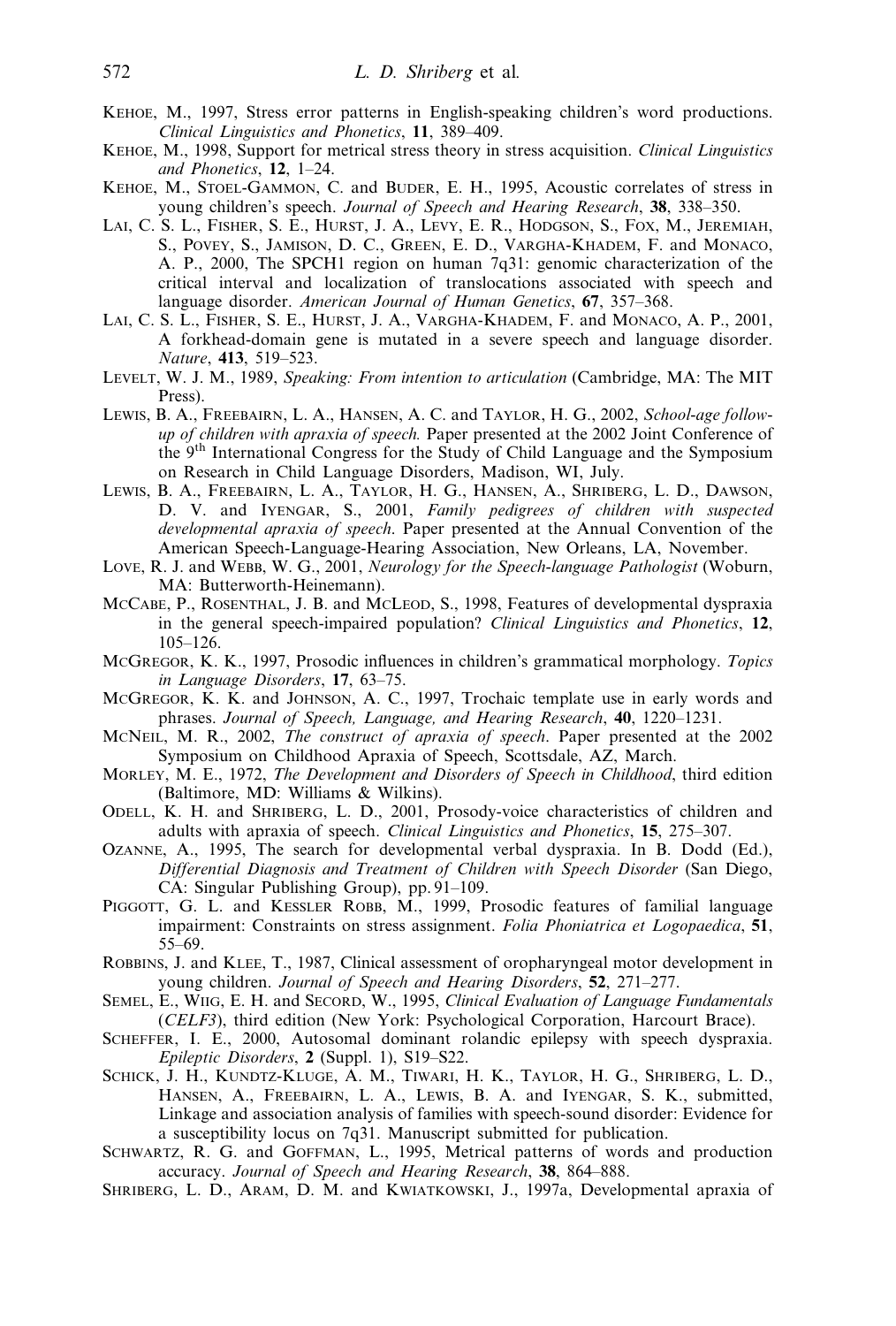speech: I. Descriptive perspectives. Journal of Speech, Language, and Hearing Research, 40, 273–285.

- SHRIBERG, L. D., ARAM, D. M. and KWIATKOWSKI, J., 1997b, Developmental apraxia of speech: II. Toward a diagnostic marker. Journal of Speech, Language, and Hearing Research, 40, 286–312.
- SHRIBERG, L. D., ARAM, D. M. and KWIATKOWSKI, J., 1997c, Developmental apraxia of speech: III. A subtype marked by inappropriate stress. Journal of Speech, Language, and Hearing Research, 40, 313–337.
- SHRIBERG, L. D., AUSTIN, D., LEWIS, B. A., MCSWEENY, J. L. and WILSON, D. L., 1997a, The Percentage of Consonants Correct (PCC) metric: extensions and reliability data. Journal of Speech, Language, and Hearing Research, 40, 708–722.
- SHRIBERG, L. D., AUSTIN, D., LEWIS, B. A., MCSWEENY, J. L. and WILSON, D. L., 1997b, The Speech Disorders Classification System (SDCS): extensions and lifespan reference data. Journal of Speech, Language, and Hearing Research, 40, 723–740.
- SHRIBERG, L. D., FLIPSEN, P. JR., THIELKE, H., KWIATKOWSKI, J., KERTOY, M., KATCHER, M., NELLIS, R. and BLOCK, M., 2000, Risk for speech disorder associated with early recurrent otitis media with effusion: two retrospective studies. Journal of Speech, Language, and Hearing Research, 43, 79–99.
- SHRIBERG, L. D., GREEN, J. R., CAMPBELL, T. F., MCSWEENY, J. L. and SCHEER, A., 2003, A diagnostic marker for childhood apraxia of speech: the coefficient of variation ratio. Clinical Linguistics and Phonetics, 17, 575–595.
- SHRIBERG, L. D. and KWIATKOWSKI, J., 1994, Developmental phonological disorders I: a clinical profile. Journal of Speech and Hearing Research, 37, 1100–1126.
- SHRIBERG, L. D., KWIATKOWSKI, J., RASMUSSEN, C., LOF, G. L. and MILLER, J. F., 1992, The prosody-voice screening profile (PVSP): Psychometric data and reference information for children, Tech. Rep. No. 1 (Phonology Project, Waisman Center, University of Wisconsin-Madison).
- SHRIBERG, L. D. and MCSWEENY, J. L., 2002, Classification and misclassification of childhood apraxia of speech, Tech. Rep. No. 11 (Phonology Project, Waisman Center, University of Wisconsin-Madison).
- SKINDER, A., CONNAGHAN, K., STRAND, E. and BETZ, S., 2000, Acoustic correlates of perceived lexical stress errors in children with developmental apraxia of speech. Journal of Medical Speech-Language Pathology, 4, 279–284.
- SKINDER, A., STRAND, E. A. and MIGNEREY, M., 1999, Perceptual and acoustic analysis of lexical and sentential stress in children with developmental apraxia of speech. Journal of Medical Speech-Language Pathology, 7, 133–144.
- SKINDER-MEREDITH, A. E., STOEL-GAMMON, C. and BETZ, S. K., 2000, Quantifying characteristics of developmental apraxia of speech. Paper presented at the Annual Convention of the American Speech-Language-Hearing Association, Washington DC.
- SKINDER-MEREDITH, A. E., STOEL-GAMMON, C., WRIGHT, R. and BETZ, S. K., 2000, The relationship of prosodic and articulatory errors in developmental apraxia of speech. Paper presented at the Annual Convention of the American Speech-Language-Hearing Association, Washington, DC.
- SKINDER-MEREDITH, A., STOEL-GAMMON, C., WRIGHT, R. and STRAND, E., 2001, The effects of articulatory accuracy on prosody in children with developmental apraxia of speech. Paper presented at the Annual Convention of the American Speech-Language-Hearing Association, New Orleans, LA, November.
- SMITH, B. L., 1978, Temporal aspects of English speech production: a developmental perspective. Journal of Phonetics, 6, 37–67.
- SNOW, D., 1994, Phrase-final syllable lengthening and intonation in early child speech. Journal of Speech and Hearing Research, 37, 831–840.
- SNOW, D., 1997, Children's acquisition of speech timing in English: a comparative study of voice onset time and final syllable vowel lengthening. Journal of Child Language, 24, 35–56.
- SNOW, D., 1998a, Prosodic markers of syntactic boundaries in the speech of 4-year-old children with normal and disordered language development. Journal of Speech, Language and Hearing Research, 41, 1158–1170.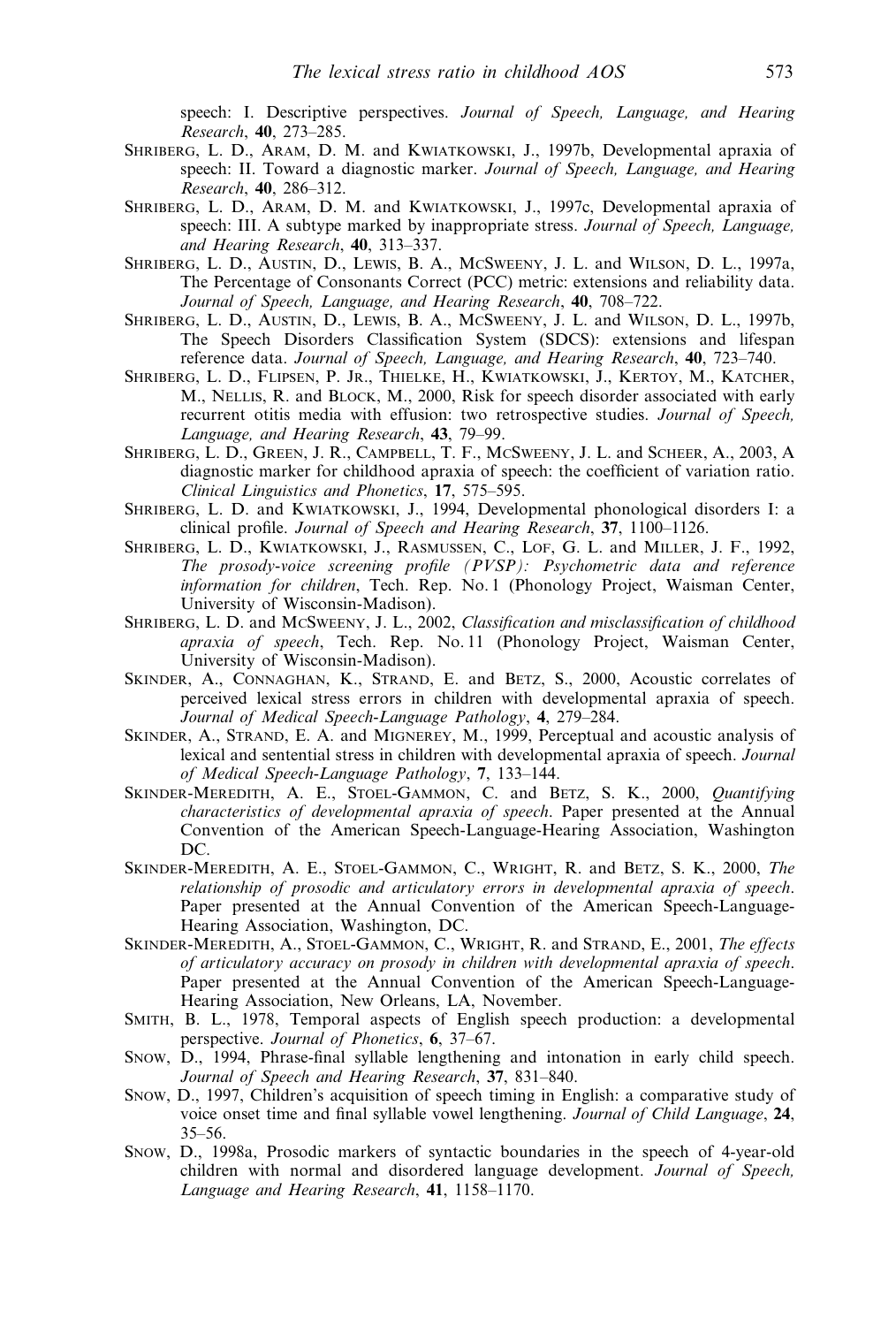- SNOW, D., 1998b, A prominence account of syllable reduction in early speech development: the child's prosodic phonology of tiger and giraffe. Journal of Speech, Language, and Hearing Research, 41, 1171–1184.
- STACKHOUSE, J., 1992, Developmental verbal dyspraxia I: a review and critique. European Journal of Disorders of Communication, 27, 19-34.
- STACKHOUSE, J. and WELLS, B., 1993, Psycholinguistic assessment of developmental speech disorders. European Journal of Disorders of Communication, 28, 331-348.
- TINGLY, B. M. and ALLEN, G. D., 1975, Development of speech timing control in children. Child Development, 46, 186–194.
- THOMPSON, C. K., 1988, Articulation disorders in the child with neurogenic pathology. In N. J. Lass, L. V. McReynolds, J. L. Northern and D. E. Yoder (Eds), Handbook of Speech-language Pathology and Audiology (Toronto: BC Decker Inc.), pp. 548–591.
- VARGHA-KHADEM, F., WATKINS, K., ALCOCK, K., FLETCHER, P. and PASSINGHAM, R., 1995, Praxic and nonverbal cognitive deficits in a large family with a genetically transmitted speech and language disorder. Proceedings of the National Academy of Sciences, 92, 930–933.
- VARGHA-KHADEM, F., WATKINS, K. E., PRICE, C. J., ASHBURNER, J., ALCOCK, K. J., CONNELLY, A., FRACKOWIAK, R. S. J., FRISTON, K. J., PEMBREY, M. E., MISHKIN, M., GADIAN, D. G. and PASSINGHAM, R. E., 1998, Neural basis of an inherited speech and language disorder. Proceedings of the National Academy of Sciences, 95, 12695–12700.
- VELLEMAN, S. L. and SHRIBERG, L. D., 1999, Metrical analysis of the speech of children with suspected developmental apraxia of speech. Journal of Speech, Language, and Hearing Research, 42, 1444–1460.
- VELLEMAN, S. L. and STRAND, K., 1994, Developmental verbal dyspraxia. In J. E. Bernthal and N. W. Bankson (Eds), Child Phonology: Characteristics, assessment, and intervention with special populations (New York: Thieme), pp. 110–139.
- WATKINS, K. E., DRONKERS, N. and VARGHA-KHADEM, F., 2002, Behavioural analysis of an inherited speech and language disorder: comparison with an acquired aphasia. Brain, 125, 452–464.
- WATKINS, K. E., GADIAN, D. G. and VARGHA-KHADEM, F., 1999, Functional and structural brain abnormalities associated with a genetic disorder of speech and language. American Journal of Human Genetics, 65, 1215-1221.
- WATKINS, K. E., VARGHA-KHADEM, F., ASHBURNER, J., PASSINGHAM, R. E., CONNELLY, A., FRISTON, K. J., FRACKOWIAK, R. S. J., MISHKIN, M. and GADIAN, D. G., 2002, MRI analysis of an inherited speech and language disorder: structural brain abnormalities. Brain, 125, 465–478.
- WIIG, E. H., SECORD, W. and SEMEL, E., 1992, Clinical Evaluation of Language Fundamentals-Preschool (CELF-P) (New York: Psychological Corporation, Harcourt Brace).
- YOSS, K. A. and DARLEY, F. L., 1974, Developmental apraxia of speech in children with defective articulation. Journal of Speech and Hearing Research, 17, 399–416.